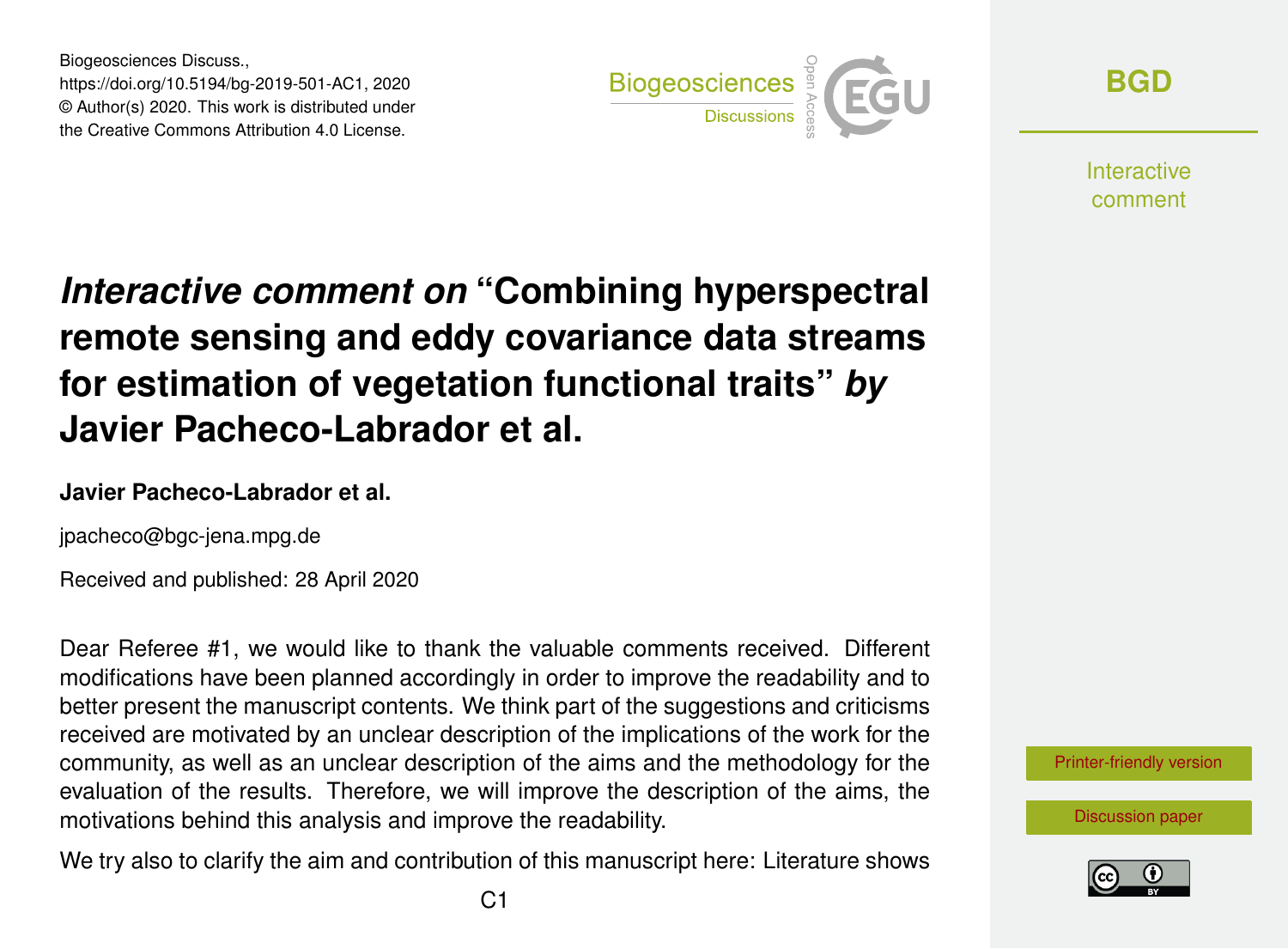that understanding and modeling of carbon and water fluxes suffers from the static parameterization of plant functional traits (see Rogers et al., 2017 or Walker et al., 2017); in this context, the use of novel remote sensing data, such as hyperspectral imagery, can contribute to better monitor and characterize vegetation function (see Schimel et al., 2019). However, traits describing vegetation function are only weakly encoded in the optical reflectance vegetation; and previous works involving coauthors of this manuscript showed that to retrieve such traits, hyperspectral data must be combined with thermal radiation and fluxes (Pacheco-Labrador et al., 2019). This idea is also summarized by Schimel et al., (2019). Our manuscript hypothesize that it is possible characterizing the temporal variability of functional traits at ecosystem scale combining eddy covariance and remote sensing imagery (which in this case is emulated from airborne data since no time series of satellite hyperspectral imagery are available at the study site yet). We demonstrate that this is possible with certain limitations that we thoroughly discussed. This manuscript provides the Biogeosciences community with an innovative methodology for the estimation of key functional traits in eddy covariance stations. This work can be a first step towards the characterization of functional traits that could happen when we have hyperspectral data available at several ecosystem stations. Later on, once functional traits have been characterized in a sufficiently large number of sites and ecosystems it would be possible globally upscaling this information (see Moreno et al., 2018 or Walker et al., 2017); filling this way a knowledge gap that limits the understanding and modeling of carbon and water fluxes. Therefore, we consider that our manuscript makes a relevant contribution for the Biogeosciences community and is suitable for this journal.

We will modify the manuscript to better explain and justify this idea and the logic behind our analyses; and to better explain the potential of the method in a broader context. This is also discussed in the point-by-point reply to the Referee #1 comments and questions below.

Also, notice that in the new version we have introduced two changes:

# **[BGD](https://www.biogeosciences-discuss.net/)**

Interactive comment

[Printer-friendly version](https://www.biogeosciences-discuss.net/bg-2019-501/bg-2019-501-AC1-print.pdf)

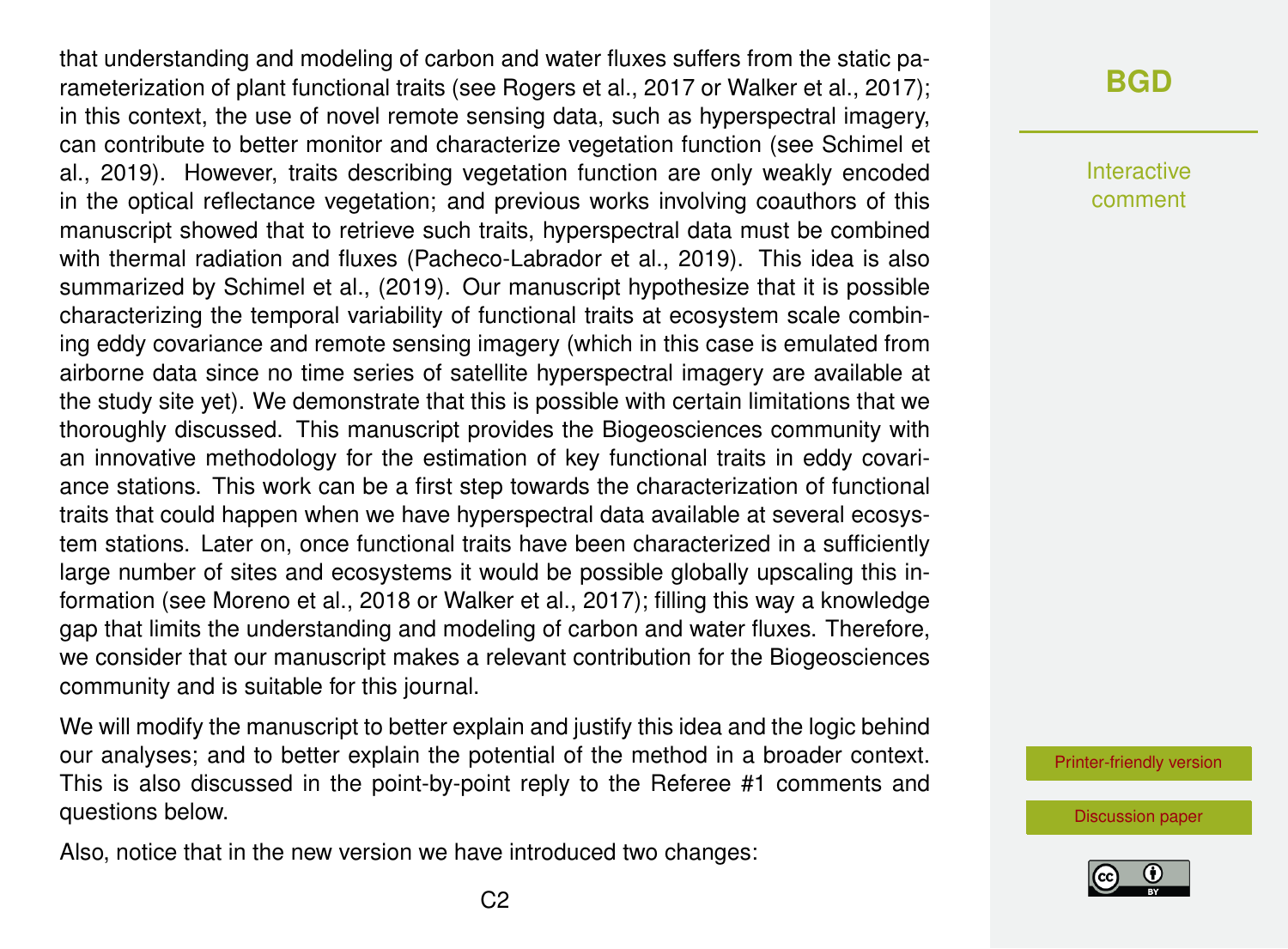1) A bug in the code that preserved carotenoids in the senescent leaves was been corrected. This has produced minimal differences in the results compared with the previous manuscript version.

2) A third step in the inversion has been implemented and tested to improve the characterization of the relationship between soil moisture and soil resistance to evaporation from the pore space. This had been only commented as a possibility in the discussion, but has been tested in the new version to confirm whether this could increase the certainty of this characterization without strongly modifying the estimates of other functional parameters.

References:

Rogers, A., Medlyn, B.E., Dukes, J.S., Bonan, G., von Caemmerer, S., Dietze, M.C., Kattge, J., Leakey, A.D.B., Mercado, L.M., Niinemets, Ü., Prentice, I.C., Serbin, S.P., Sitch, S., Way, D.A., & Zaehle, S. (2017). A roadmap for improving the representation of photosynthesis in Earth system models. New Phytologist, 213, 22-42Walker, A.P., Beckerman, A.P., Gu, L., Kattge, J., Cernusak Lucas, A., Domingues, T.F., Scales Joanna, C., Wohlfahrt, G., Wullschleger, S.D., & Woodward, F.I. (2014). The relationship of leaf photosynthetic traits – Vcmax and Jmax – to leaf nitrogen, leaf phosphorus, and specific leaf area: a metaâĂŘanalysis and modeling study. Ecology and Evolution, 4, 3218-3235 Schimel, D., Schneider, F.D., Carbon, J., & Participants, E. (2019). Flux towers in the sky: global ecology from space. New Phytologist, 224, 570-584 Pacheco-Labrador, J., Perez-Priego, O., El-Madany, T.S., Julitta, T., Rossini, M., Guan, J., Moreno, G., Carvalhais, N., Martín, M.P., Gonzalez-Cascon, R., Kolle, O., Reischtein, M., van der Tol, C., Carrara, A., Martini, D., Hammer, T.W., Moossen, H., & Migliavacca, M. (2019). Multiple-constraint inversion of SCOPE. Evaluating the potential of GPP and SIF for the retrieval of plant functional traits. Remote Sensing of Environment, 234, 111362 Moreno-Martínez, Á., Camps-Valls, G., Kattge, J., Robinson, N., Reichstein, M., van Bodegom, P., Kramer, K., Cornelissen, J.H.C., Reich, P., Bahn, M., Niinemets, Ü., Peñuelas, J., Craine, J.M., Cerabolini, B.E.L., Minden, V., **[BGD](https://www.biogeosciences-discuss.net/)**

Interactive comment

[Printer-friendly version](https://www.biogeosciences-discuss.net/bg-2019-501/bg-2019-501-AC1-print.pdf)

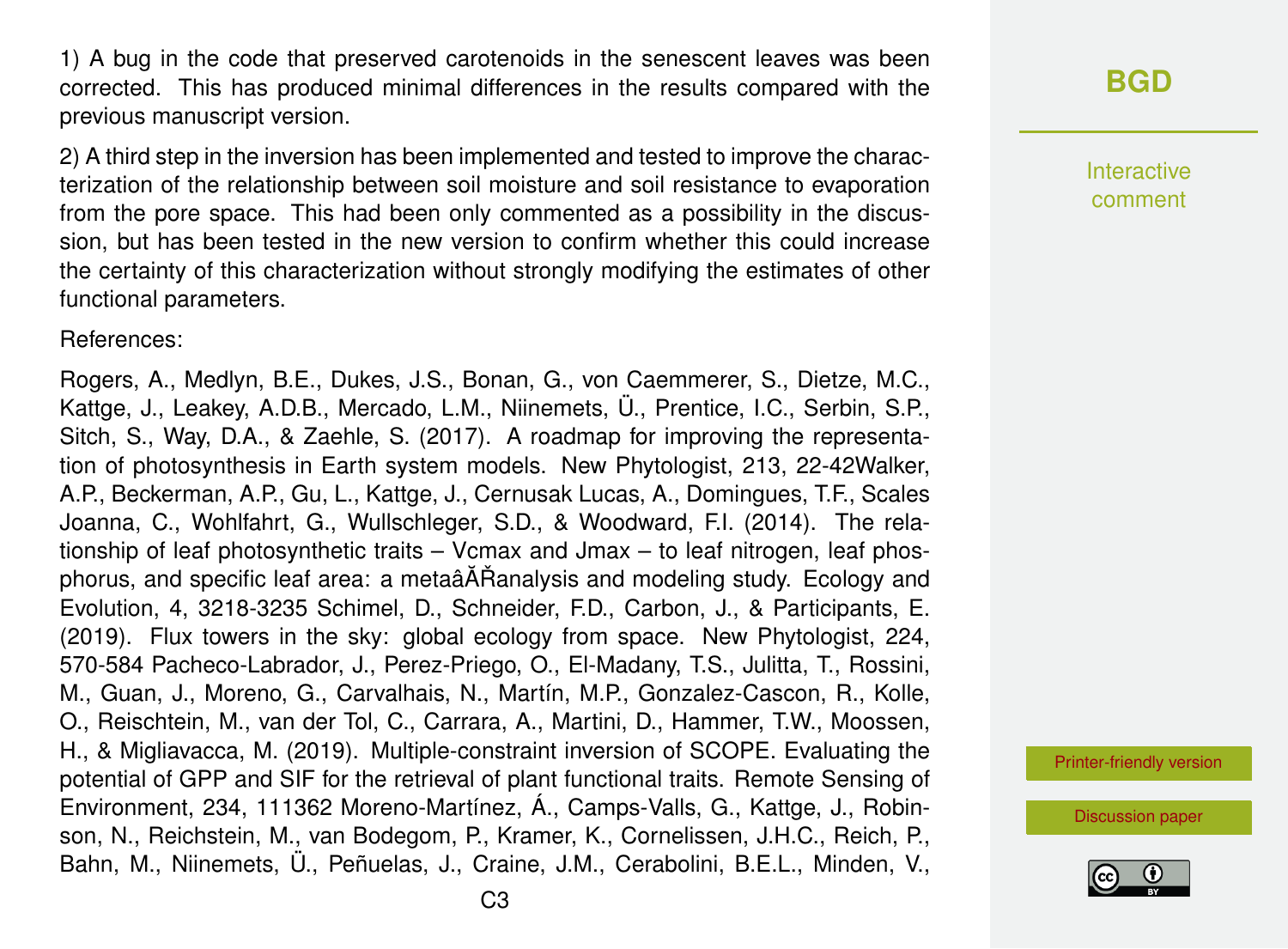Laughlin, D.C., Sack, L., Allred, B., Baraloto, C., Byun, C., Soudzilovskaia, N.A., & Running, S.W. (2018). A methodology to derive global maps of leaf traits using remote sensing and climate data. Remote Sensing of Environment, 218, 69-88

Referee #1 comment: The paper by Pacheco-Labrador et al. jointly uses airborne hyperspectral reflectance data and eddy covariance data to retrieve ecosystem traits in a Mediterranean tree-grass ecosystem. They use 17 hyperspectral images over three different flux towers (control, N addition, N+P addition) in an inversion framework which couples radiative transfer and soil-vegetation atmosphere transfer using a modified version of the SCOPE model to incorporate leaf senescence. The results suggest that such a framework can estimate vegetation traits and energy fluxes in this ecosystem. The authors also 'scale' their results using synthetic emulated hyperspectral satellite imagery to place in the context of future hyperspectral missions. The work described here is a significant effort, integrating many different datasets collected across a range of temporal and spatial scales over the course of 6 years. While this effort is very much appreciated, the many different data sources and complexity of the approach make it challenging to review. It requires a significant amount of background knowledge on the many papers previously published by the authors to completely understand the approach. Despite my best attempt at this, I still found this manuscript very difficult to evaluate. There are too many assumptions made for a complete evaluation of the paper's rigor, leaving the reader to have to place a lot of trust in the authors. If the assumptions are indeed valid (but again, too many to look into to fully address each one) then the paper comes across as a sound methodological approach. Despite these limitations, I think there is value in this work, but I would recommend the authors consider re-evaluating how to best distill this complex story into something more tangible and coherent.

Authors' response: We agree with the Referee #1 that this manuscript makes use of a wide range of measurements and observations, and there are some assumptions that are discussed in previous works of the co-authors. We agree that probably we did

**[BGD](https://www.biogeosciences-discuss.net/)**

Interactive comment

[Printer-friendly version](https://www.biogeosciences-discuss.net/bg-2019-501/bg-2019-501-AC1-print.pdf)

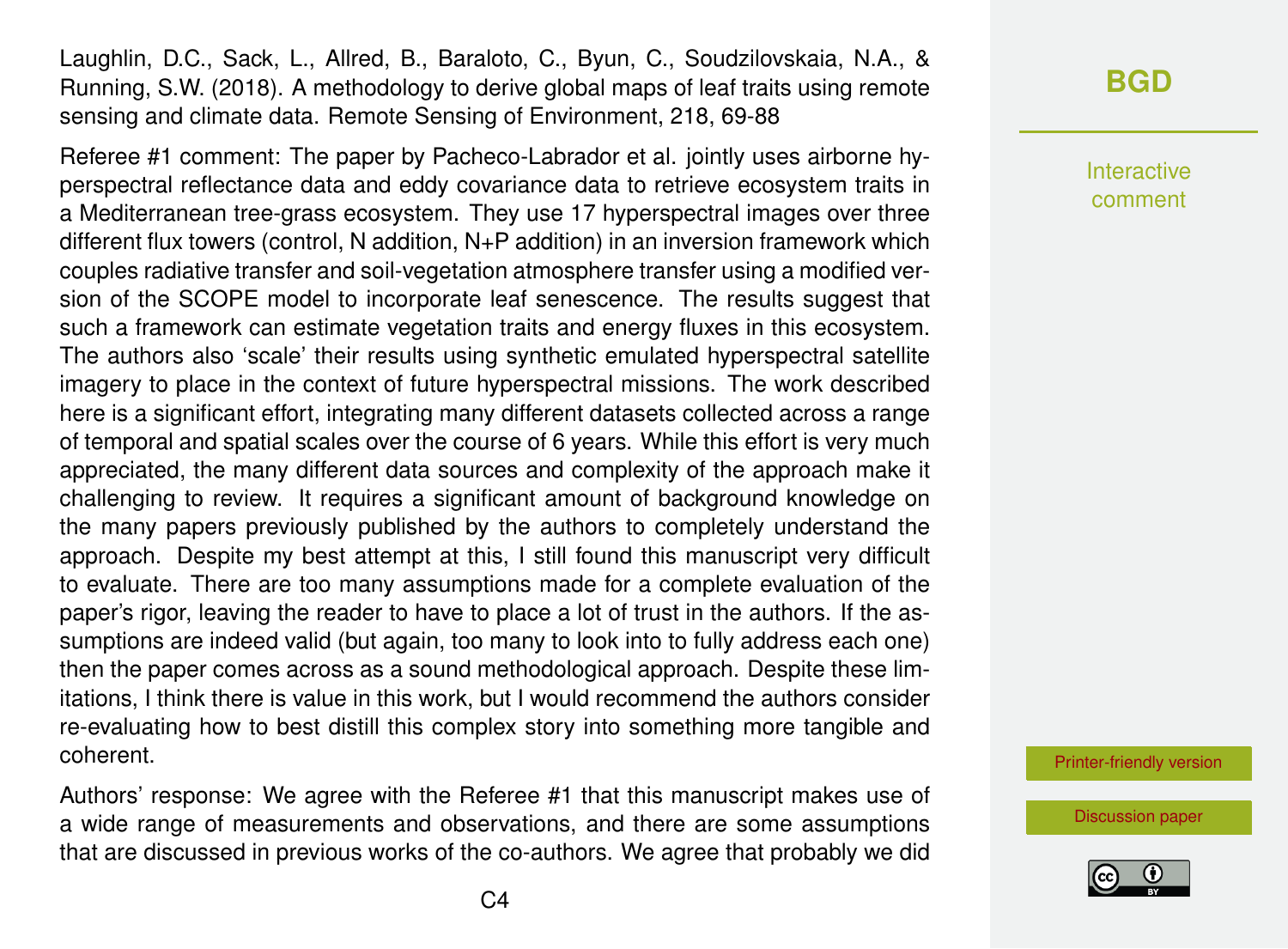not explain the details in an easy way to follow by the reader without knowing previous our work. In order to improve the readability of the manuscript we will modify the methodological section including a diagram showing how these datasets are generated and combined. Moreover, we will include, in the supplementary material, a more extended description of the generation and scaling of field observations and estimates of biophysical parameters in order to facilitate a better understanding of the different datasets, so there is no need to consult additional literature.

Referee #1 comment: To me (and I could be missing the point), the paper reads very much like a methodological paper, perhaps better fit for a journal like EGU's Geoscientific Model Development. The paper does not go far enough into describing the "interactions between the biological, chemical, and physical processes in terrestrial or extraterrestrial life with the geosphere, hydrosphere, and atmosphere" – as stated as a goal of Biogeosciences. There is very little information regarding what the authors have learned about this ecosystem; the main result is that a seemingly complex approach can produce key functional parameters of vegetation that are robust to several sources of uncertainty. The discussion of sources of uncertainty, in particular, is extremely robust and very much appreciated.

Authors' response: We agree with the Referee #1 that our manuscript presents a methodology; however we still think it fits Biogeosciences' goals as the method proposed allows estimating key biophysical parameters but also -and this is the most innovative part-, functional parameters of vegetation, and their relationship with other variables. This is done by combining hyperspectral remote sensing and eddy covariance datastreams. These estimates are relevant to improve our understanding of the vegetation-atmosphere interactions and to parameterize terrestrial biosphere models. For instance Rogers et al., (2017) suggests the use for novel remote sensing datastreams (e.g. hyperspectral satellite missions) as a way forward to characterize the evolution in time of functional traits useful for earth system modeling. Our work was inspired by Rogers et al (2017) and we think that the methodology developed can be of

# **[BGD](https://www.biogeosciences-discuss.net/)**

Interactive comment

[Printer-friendly version](https://www.biogeosciences-discuss.net/bg-2019-501/bg-2019-501-AC1-print.pdf)

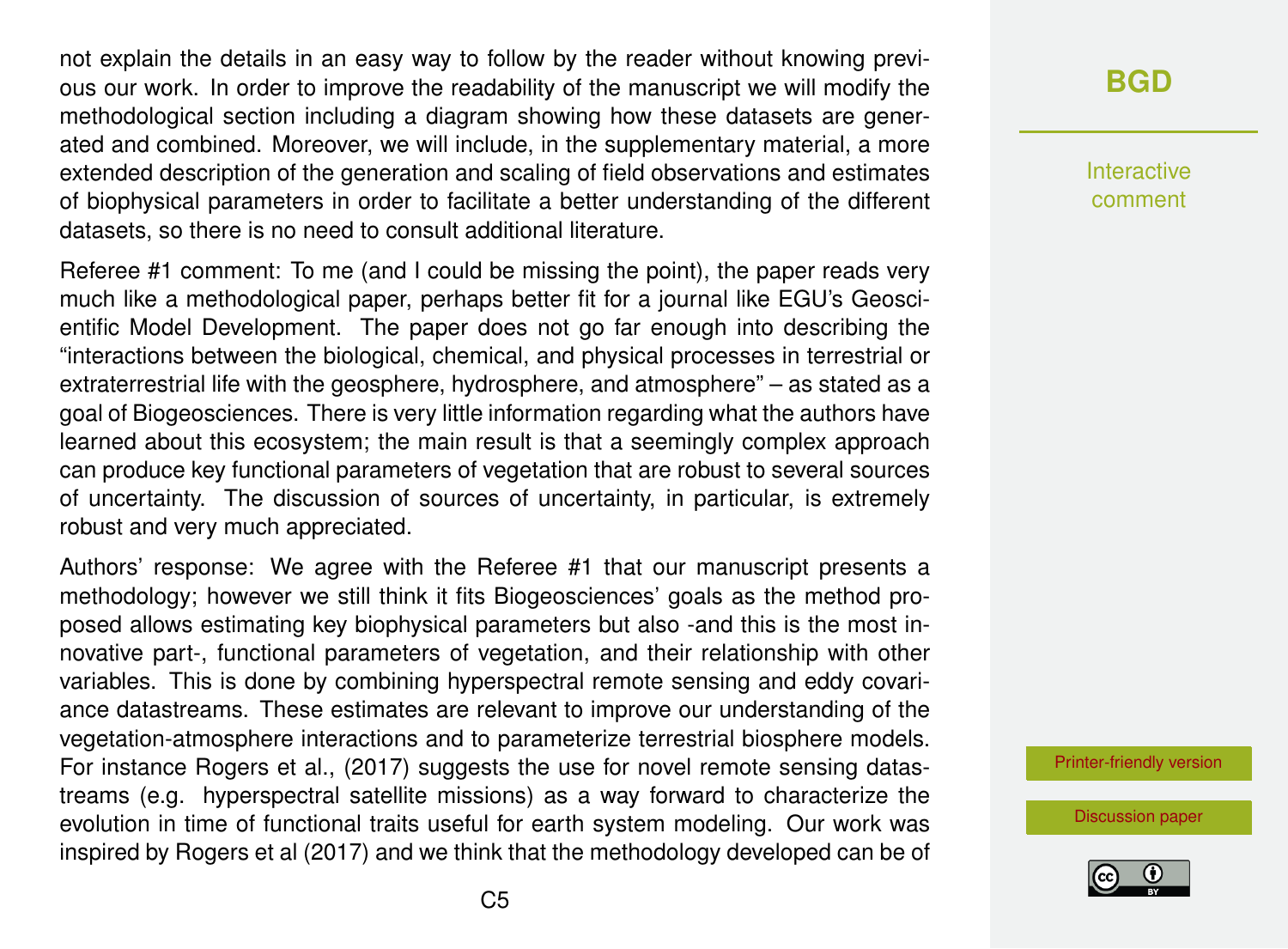interest for a community that is beyond the model developers. Also, our work is not a strict modeling work. Indeed we do not develop any new model (notice that senSCOPE is described and evaluated in a manuscript currently under review that has been openly archived in Pacheco-Labrador et al., (2020)); rather we develop a model data integration schemes combining a variety of measurements. Similar approaches are behind recent papers published in Biogeosciences. For example, Dutta et al. (2019) presented a different method to estimate Vcmax and the Ball-Berry slope (m) combining remote sensing and eddy covariance data. Also Biogeosciences publishes articles that, even if methodological can be of interest for the community, for example Papale et al., (2006), and more recently Wutzler et al., (2018), or Kang et al., (2018) presented packages or methods to gap-fill and partition water and/or carbon fluxes measured with eddy covariance.

We leave the final decision to the Editor but we think that, like in these and other similar articles, our manuscript focuses on understanding the advantages and caveats of the method and its potential to provide robust estimates of parameters that are meaningful for the understanding and modeling of interactions between vegetation and atmosphere.

References:

Rogers, A., Medlyn, B.E., Dukes, J.S., Bonan, G., von Caemmerer, S., Dietze, M.C., Kattge, J., Leakey, A.D.B., Mercado, L.M., Niinemets, Ü., Prentice, I.C., Serbin, S.P., Sitch, S., Way, D.A., & Zaehle, S. (2017). A roadmap for improving the representation of photosynthesis in Earth system models. New Phytologist, 213, 22- 42 Pacheco-Labrador, J., El-Madany, T.S., van der Tol, C., Martín, M.P., Gonzalez-Cascon, R., Perez-Priego, O., Guan, J., Moreno, G., Carrara, A., Reichstein, M., & Migliavacca, M. (2020). senSCOPE: Modeling radiative transfer and biochemical processes in mixed canopies combining green and senescent leaves with SCOPE. bioRxiv, 2020.2002.2005.935064 Dutta, D., Schimel, D.S., Sun, Y., van der Tol, C., & Frankenberg, C. (2019). Optimal inverse estimation of ecosystem parameters from **[BGD](https://www.biogeosciences-discuss.net/)**

Interactive comment

[Printer-friendly version](https://www.biogeosciences-discuss.net/bg-2019-501/bg-2019-501-AC1-print.pdf)

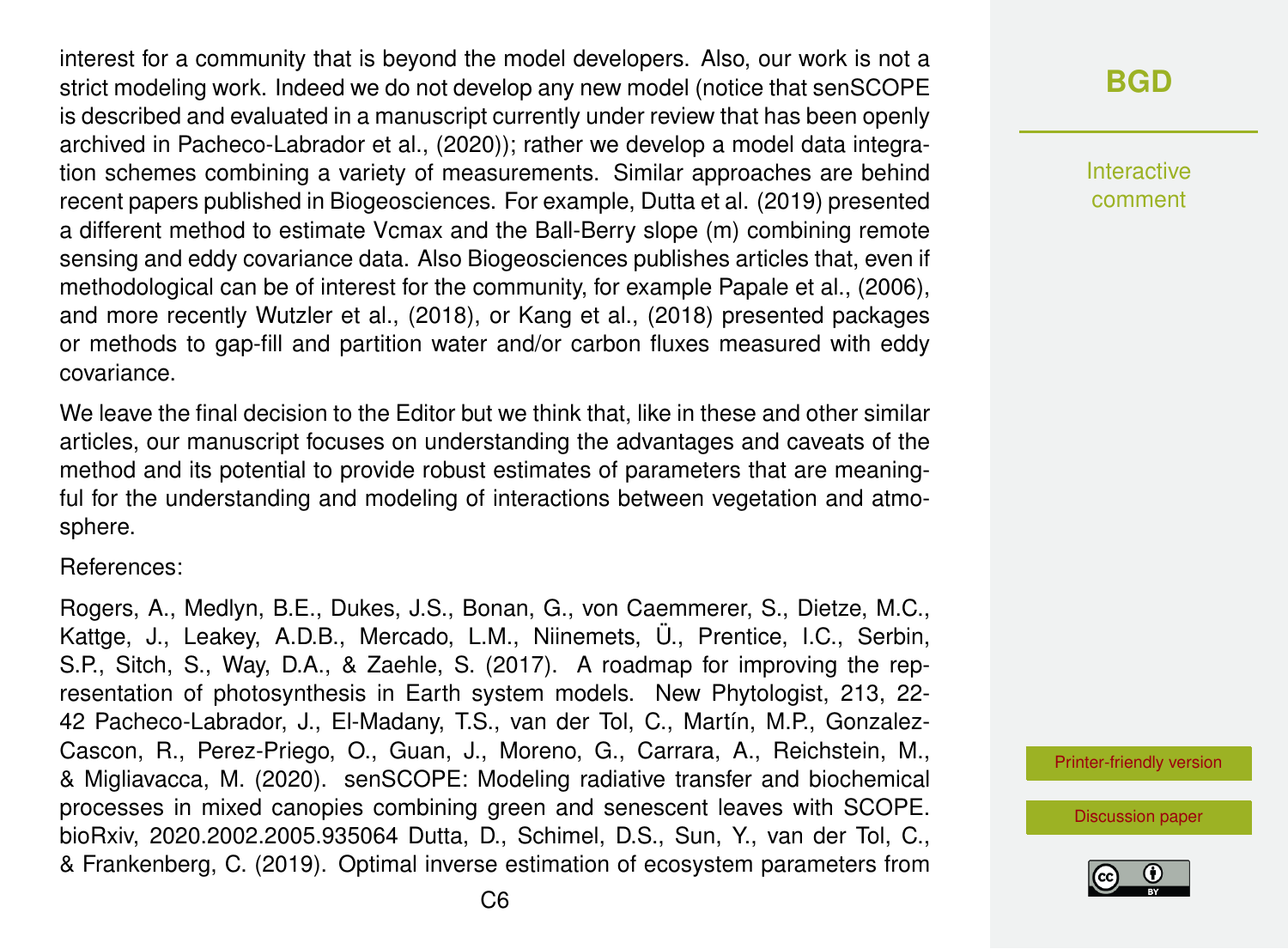observations of carbon and energy fluxes. Biogeosciences, 16, 77-103 Papale, D., Reichstein, M., Aubinet, M., Canfora, E., Bernhofer, C., Kutsch, W., Longdoz, B., Rambal, S., Valentini, R., Vesala, T., & Yakir, D. (2006). Towards a standardized processing of Net Ecosystem Exchange measured with eddy covariance technique: algorithms and uncertainty estimation. Biogeosciences, 3, 571-583 Wutzler, T., Lucas-Moffat, A., Migliavacca, M., Knauer, J., Sickel, K., Šigut, L., Menzer, O., & Reichstein, M. (2018). Basic and extensible post-processing of eddy covariance flux data with REddyProc. Biogeosciences, 15, 5015-5030 Kang, M., Kim, J., Malla Thakuri, B., Chun, J., & Cho, C. (2018). New gap-filling and partitioning technique for H2O eddy fluxes measured over forests. Biogeosciences, 15, 631-647

Referee #1 comment: Based on the strengths of this paper, I would suggest a path forward might be to remove the analysis in Figs. 5 and 7. To me, these figures raise more questions than answers. The attempt by the authors to say something more ecological about how vegetation traits co-vary takes away from the paper. Focusing on the key results, Fig. 3, 4, and 6 (Figs. 1 and 2 are also nice) seems like it would help to distill the information content. A reduction in the amount of parameters the authors are trying to predict might also help (moving the rest to the supplementary material). Focusing on a few key vegetation parameters – as opposed to trying to model everything, all at once – followed by a concrete discussion on where and why model-data mismatch or over/underprediction happens might also be a path forward.

Authors' response: We appreciate the thoughts of the Referee #1 how to better present and align the results. Still, we feel that these are key results to the manuscript and want explain in more details why they should stay within the main text. Figures 5 and 7 do not aim to attach any ecological meaning to the retrievals, but to indirectly evaluate their feasibility, since direct evaluation is not possible. Notice that overarching goal of this manuscript is allowing the remote estimation of functional parameters such as the evaluated in these figures; these parameters are not traditionally estimated from satellite imagery since they have little effect on vegetation reflectance. This will be

Interactive comment

[Printer-friendly version](https://www.biogeosciences-discuss.net/bg-2019-501/bg-2019-501-AC1-print.pdf)

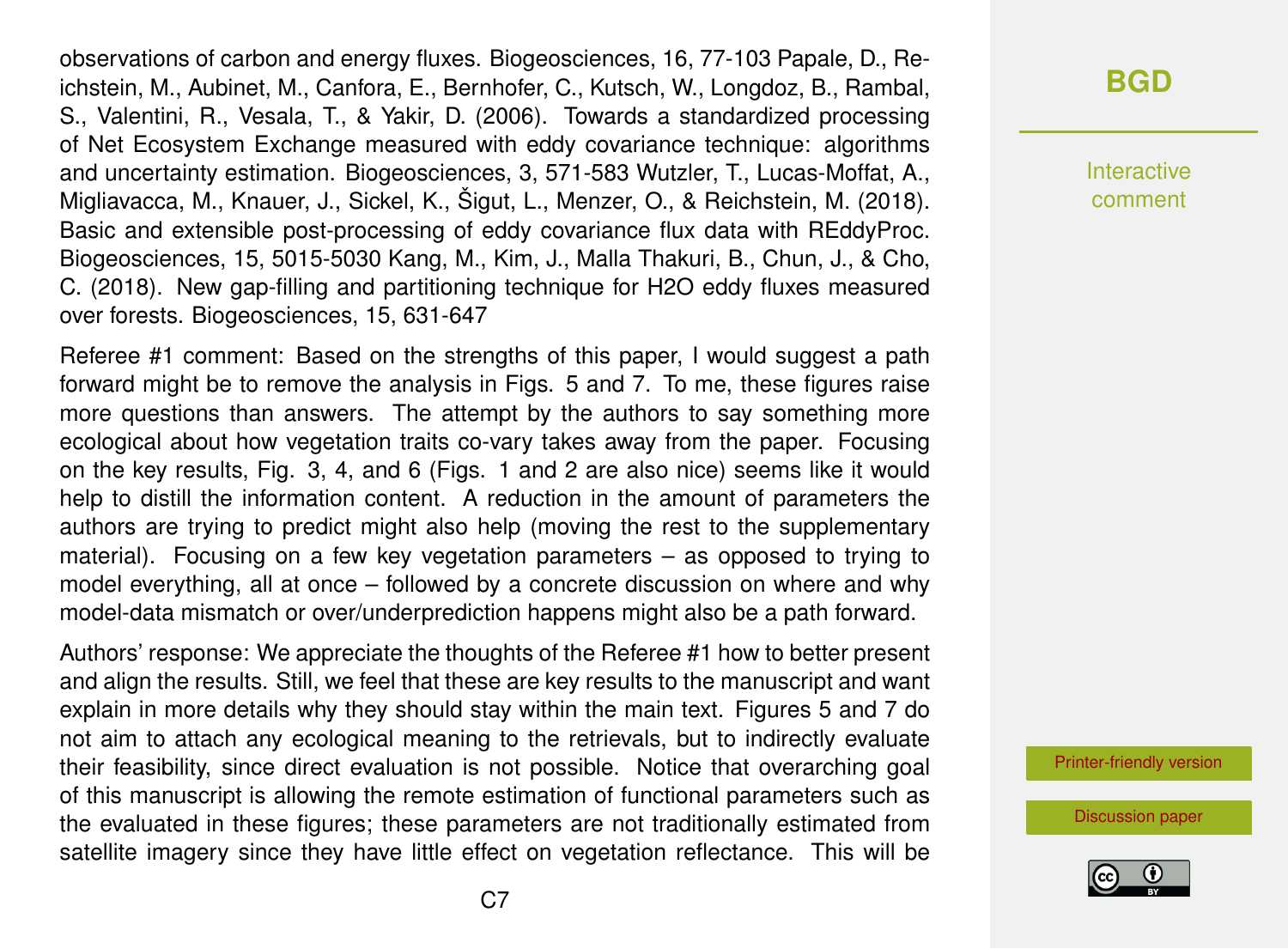better explained in the manuscript.

Here we detail part of this rationale: Remote sensing has traditionally provided estimates of biophysical parameters such as LAI or pigment's content which have a relatively strong influence on the signals perceived from remote sensors (e.g., reflected radiances). The interest on the estimation of parameters describing plant functions which have little effect on remote sensing signals, such as Vcmax or the Ball-Berry slope m, is lately increasing. This is the main contribution and innovation of our manuscript; which proposes a method combining radiative transfer, energy balance and photosynthesis models with remote sensing data and eddy covariance fluxes to constrain these functional parameters describing vegetation function. Nonetheless, these biophysical parameters have to be also retrieved since they strongly control the absorption of light and therefore photosynthesis and energy balance.

Figures 4, 5 and 7 evaluate the estimates of biophysical and functional parameters using different approaches, which are selected according to the field data available. In order to understand the quality of the estimates of functional parameters, we need first to understand the capability of the approach to estimate the biophysical parameters, since these have a strong control on the absorption of radiation in the canopy. However, the direct evaluation of all these parameters is not always possible. One of the challenges that this and other research works face in Mediterranean tree-grass ecosystems (and others) is the evaluation of remote sensing based estimates. This ecosystem features high species richness and spatial variability in the grassland, and a structural heterogeneity imposed by the coexistence of scattered tress and the grassland itself. This spatial variability must be accounted for during the estimation of ecosystem-scale vegetation parameters; thus measurements must be taken at different locations and vegetation types, and then integrated according to the representativeness of the different samples in the ecosystem. Therefore, ecosystem-scaled parameters always carry uncertainties arising during their integration. Despite these uncertainties, sufficient sampling effort (e.g., number, distribution and size of samples) allows obtaining robust **[BGD](https://www.biogeosciences-discuss.net/)**

Interactive comment

[Printer-friendly version](https://www.biogeosciences-discuss.net/bg-2019-501/bg-2019-501-AC1-print.pdf)

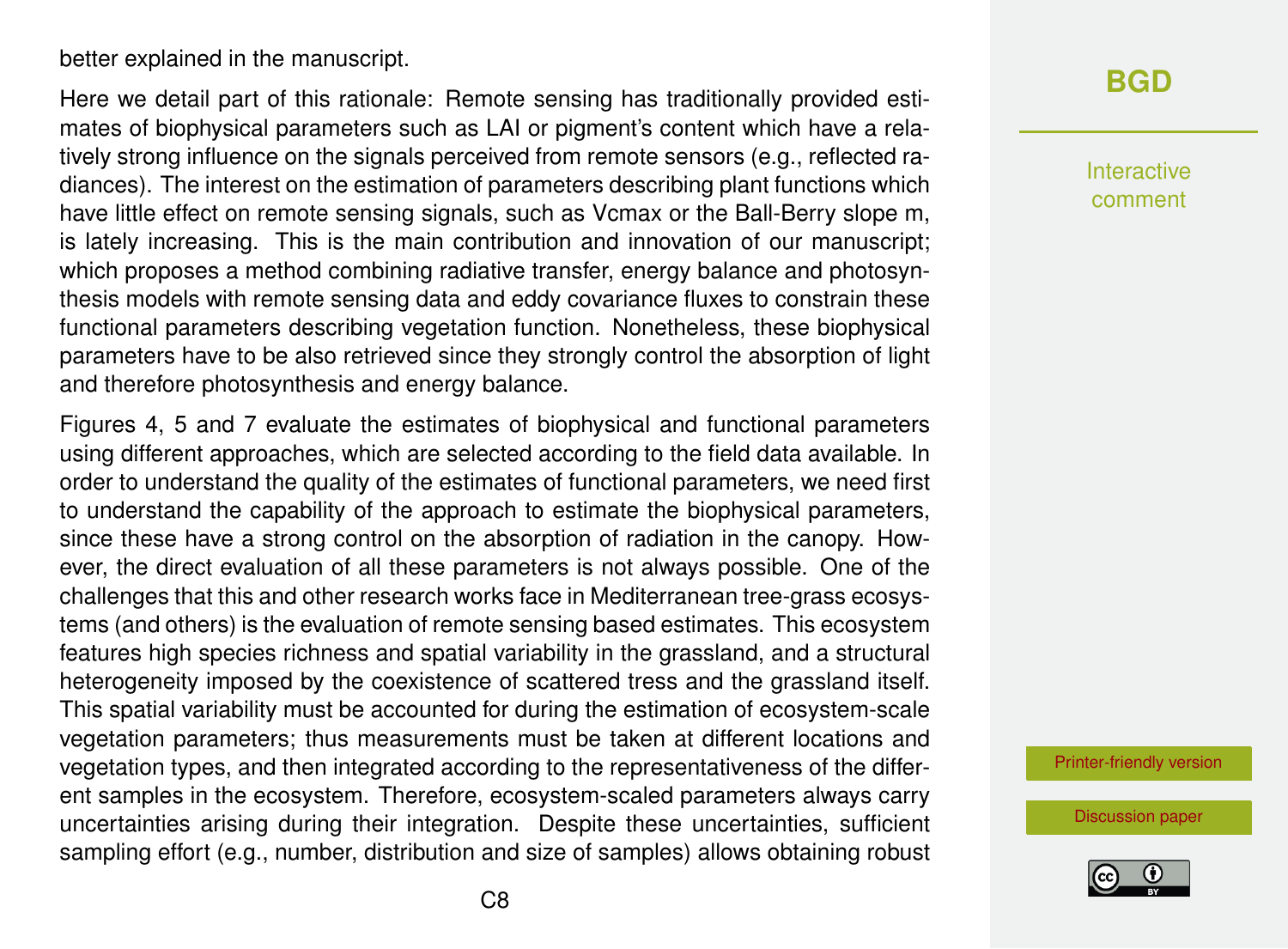scaled values, representative of the study area averages. Years of sampling experience have shown the researchers working in this site the needs, in terms of sampling strategies, to characterize some vegetation biophysical parameters such as leaf biochemical contents or leaf area index (e.g., see Mendiguren et al., 2015 or Melendo-Vega et al., 2017). Therefore, we have relied on these ground-based estimates, scaled at ecosystem level, to evaluate biophysical vegetation parameters estimated with the approach proposed in this manuscript.

Specifically, the assessment of the biophysical parameters analysis is presented in Figure 4 and Figure 5a-b. When available, ecosystem-scaled measurements of the biophysical parameters are directly compared with the estimates. However, in the case of chlorophyll no field measurements in the grassland are available for several of the field campaigns; for this reason, this parameter is also evaluated indirectly. We used the relationship between chlorophyll content (Cab) and nitrogen (N) of the data available in these and other unrelated campaigns (see Melendo-Vega et al., 2017) to estimate grass Cab when missing, and then we scaled using trees Cab estimated in the field with a SPAD meter. On the contrary, the measurement of Cab in trees leaves using a SPAD meter took place in all the campaigns. It relies on solid and extensive datasets as well as on laboratory analyses that coauthors of this manuscript specifically refined to improve the photometric determination of pigments in the Holm oak leaves (Gonzalez-Cascon et al., 2017). Since most of the field estimates rely on the grass Cab-N relationship, we do not compare estimated and field Cab directly, but rather look at their relationship with N at ecosystem scale. This will be also clarified in the text.

After assessing biophysical parameters, we assess the retrieval of functional parameters of vegetation in Figure 5c-h and of a functional ecosystem relationship in Figure 7. However, the aim of Figure 5 and 7 is evaluating the plausibility of the functional parameter estimates; not establishing ecological conclusions about how vegetation traits co-vary. Functional parameters such as Vcmax or the Ball-Berry model slope m cannot be determined from bulk samples of vegetation; but must be measured leaf by leaf

# **[BGD](https://www.biogeosciences-discuss.net/)**

Interactive comment

[Printer-friendly version](https://www.biogeosciences-discuss.net/bg-2019-501/bg-2019-501-AC1-print.pdf)

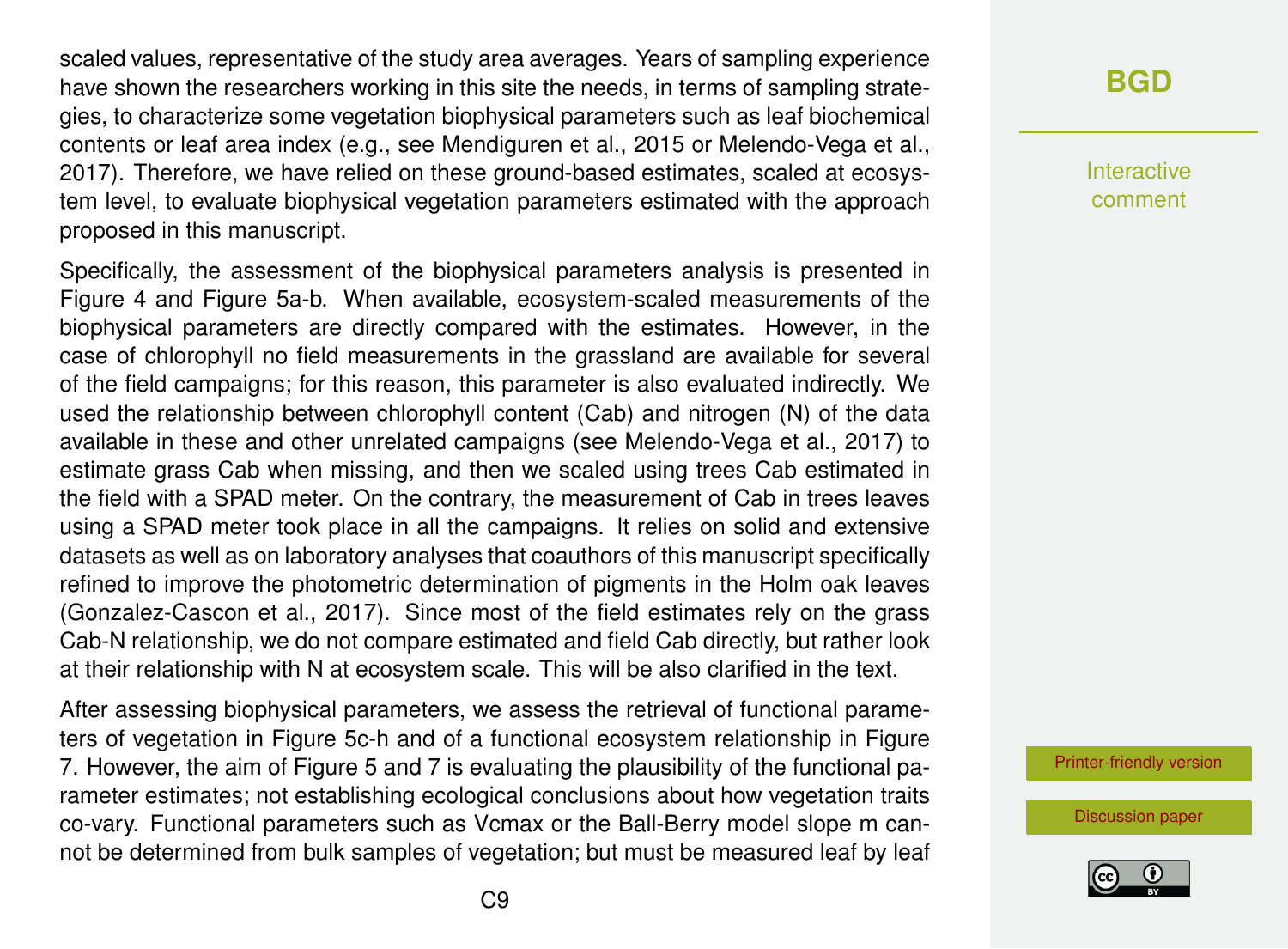using gas exchange chambers for long periods of time (e.g. 40 min). Considering that the objective of such measurements would be providing values of the functional parameters representative of the eddy covariance footprint, the high spatial variability and species richness (quite evenly distributed in the grassland) would make necessary a huge number of measurements which could not be acquired due to time and technical limitations. Also, since these measurements would be species-based, the up-scaling process would be prone to high uncertainty. This problem is not only related to the study site, but to extensive areas comprehending numerous species or to diverse and rich ecosystems. For these reasons, we propose alternative methods (pattern-oriented evaluation approach) to assess estimates of functional parameters of vegetation. This approach relies on the capability of the model to reproduce expected patterns, either from the literature or from observations, with no prior knowledge about them. In order to evaluate Vcmax we rely on its relationship with nitrogen (N) assuming that the larger the presence of N in the leaf, the larger is the chance that this is placed in the Rubisco enzyme, therefore enhancing Vcmax. The specific relationship between both variables is species-dependent and changes according to different plant strategies. However, the existence of a positive relationship between N and Vcmax is known and has been shown for different vegetation types in the literature (e.g., Quebbeman and Ramirez, 2016; Walker et al., 2014; Feng and Dietze, 2013 or Kattge et al., 2011). Therefore, we exploit this knowledge to assess whether our estimates are plausible and reproduce expected relationships with other parameters or they are just loose equifinality or ill-posed solutions of the inversion. We are aware that there might be sources of uncertainty, but the fact that Vcmax scales with N according to what expect from a large body of literature shows that the retrieval of Vcmax is realistic. In the case of the Ball-Berry model slope m, we use the 13C discrimination as discussed and suggested by Seibt et al., 2008. Under certain conditions 13C discrimination and water use efficiency are inversely related. We are also aware of the limitations of this approach (e.g. Seibt et al., 2008; Medlyn et al., 2017); which we discussed in the manuscript. We took measures to minimize the effect of these additional factors, for example, we evaluated also under-

### **[BGD](https://www.biogeosciences-discuss.net/)**

Interactive comment

[Printer-friendly version](https://www.biogeosciences-discuss.net/bg-2019-501/bg-2019-501-AC1-print.pdf)

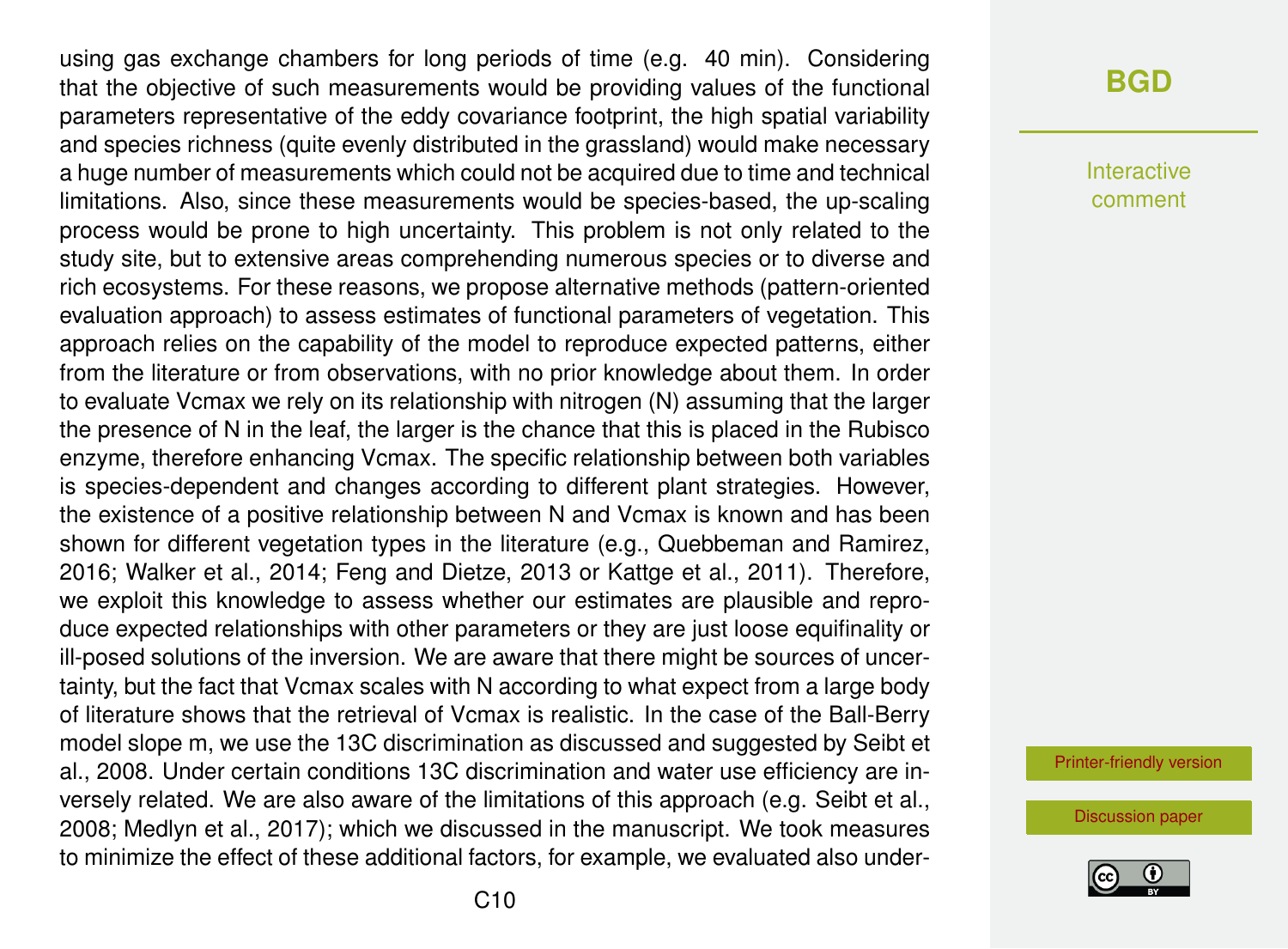lying water use efficiency to minimize the effect of VPD, and considered only estimates close to the peak of the season, since 13C discrimination represents an integrative process whereas the m and uWUE vary in time or are rather instantaneous. Also in this case, the fact that the relationship found between the estimated m parameter and the independent measure of 13C is coherent with literature give us confidence on the robustness of the methodology.

In the case of Figure 7, we assess the retrievals of the soil resistance to evaporation from the pore space (rss); this resistance is known to increase as soil dries Mohamed et al., (1997), and is affected by other factors such as physical properties of soil, which make this relationship site-specific (e.g., Lawrence et al., 2011;Swenson and Lawrence 2014). Therefore, we use this knowledge to assess if the retrievals of rss are plausible. We acknowledge that this parameter is also potentially loose in the inversion, since its effect on the model outputs can saturate above some threshold (for Pacheco-Labrador et al., 2019); and in fact, the relationships between rss and soil moisture content presented in Figure 7 are poorly fit due to the presence of extreme values. Aware of this fact, we have implemented and tested a third step in the inversion where the relationship presented in Figure 7 is used as a prior to repeat the inversion carried out in Step #2. This leads to a much closer fit of the relationship between rss and soil moisture and more importantly, has little effect on the retrieval of Vcmax and m. This process was suggested in the discussion of the manuscript, but not carried out. We will include these results in the new version of the manuscript to show that a more robust relationship can be obtained.

The evaluation of our estimates is as thorough as possible given the constraints imposed by the ecosystem under study. We have carried out an evaluation effort not typically present in this sort of analyses, in order to assess the feasibility of our method to provide plausible estimates; however, this process requires relying on some assumptions; which we acknowledge in the manuscript. Notice that many of the works dealing with the inversion of SCOPE evaluate Vcmax against NDVI, or simply compare

# **[BGD](https://www.biogeosciences-discuss.net/)**

Interactive comment

[Printer-friendly version](https://www.biogeosciences-discuss.net/bg-2019-501/bg-2019-501-AC1-print.pdf)

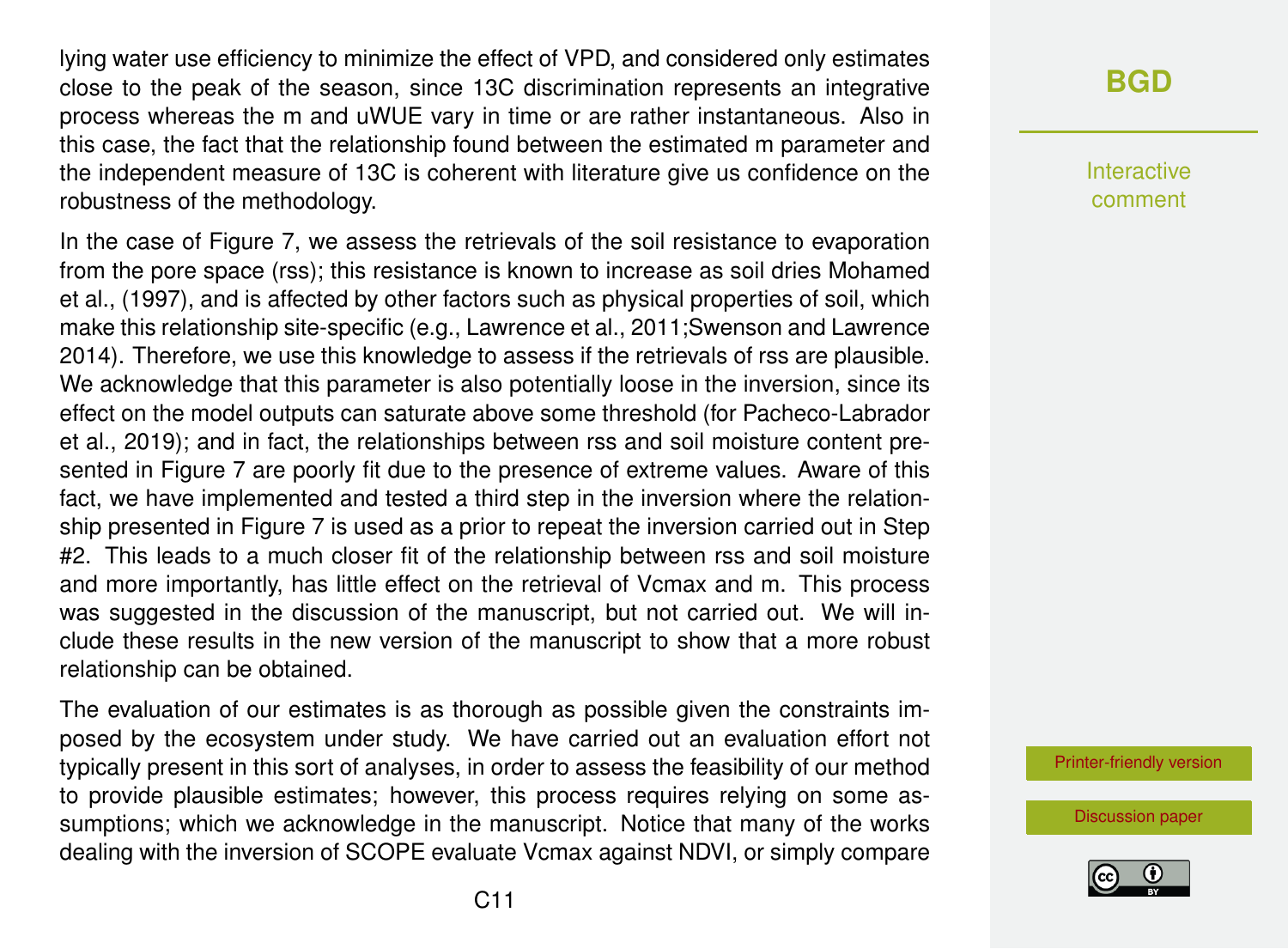predicted and observed fluxes. Our work proposes the use of new evaluation methods that could contribute to other studies in the future. This is also relevant since functional parameters such as Vcmax and m cannot be measured from destructive sampling of vegetation which can allow integrating the variability of the vegetation without specifically accounting for it; therefore technical and resource limitations to obtain validation data of these parameters is prone to appear in many other ecosystems featuring high species richness and variability; or when remote sensors feature low or mid spatial resolutions and therefore the estimates represent large areas.

We will more strongly justify this rationale in the manuscript. We will also better detail which are the assumptions behind the evaluations we carried out, especially in the case of the functional parameters, and clarify in the discussion what could be the consequences of their violation. We will strength the discussion of the relevance of indirect evaluations when direct one are not feasible; this is necessary since functional parameters are more and more often estimated from remote sensing, but not direct assessment is typically available at this scales.

References:

Pacheco-Labrador, J., Perez-Priego, O., El-Madany, T.S., Julitta, T., Rossini, M., Guan, J., Moreno, G., Carvalhais, N., Martín, M.P., Gonzalez-Cascon, R., Kolle, O., Reischtein, M., van der Tol, C., Carrara, A., Martini, D., Hammer, T.W., Moossen, H., & Migliavacca, M. (2019). Multiple-constraint inversion of SCOPE. Evaluating the potential of GPP and SIF for the retrieval of plant functional traits. Remote Sensing of Environment, 234, 111362 Gonzalez-Cascon, R., Jiménez-Fenoy, L., Verdú-Fillola, I., & Martín, M.P. (2017). Short communication: Aqueous-acetone extraction improves the drawbacks of using dimethylsulfoxide as solvent for photometric pigment quantification in Quercus ilex leaves. 2017, 26 Mendiguren, G., Pilar Martín, M., Nieto, H., Pacheco-Labrador, J., & Jurdao, S. (2015). Seasonal variation in grass water content estimated from proximal sensing and MODIS time series in a Mediterranean Fluxnet site. Biogeosciences, 12, 5523-5535 Melendo-Vega, J., Martín, M., Pacheco-Labrador,

**[BGD](https://www.biogeosciences-discuss.net/)**

Interactive comment

[Printer-friendly version](https://www.biogeosciences-discuss.net/bg-2019-501/bg-2019-501-AC1-print.pdf)

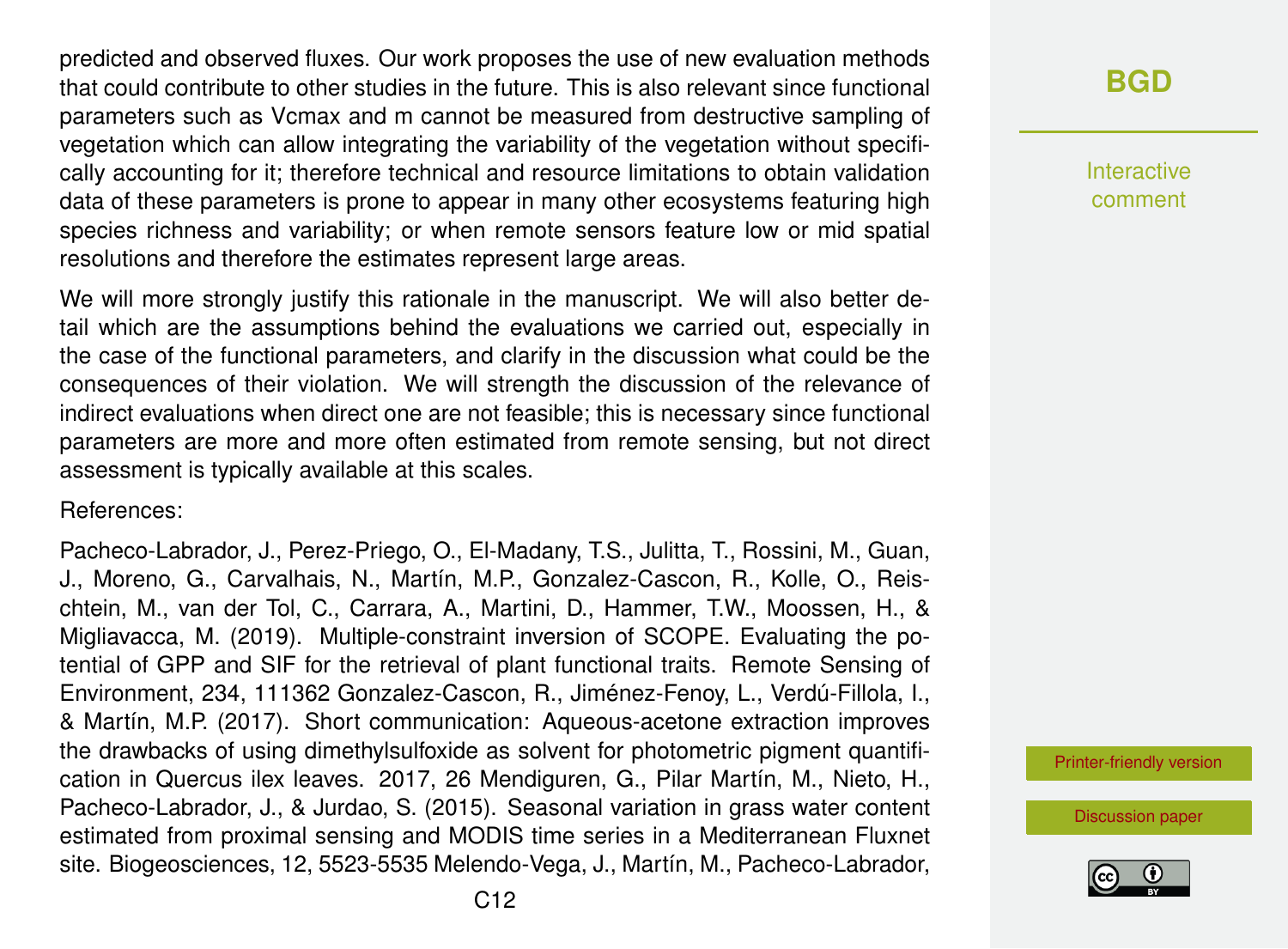J., González-Cascón, R., Moreno, G., Pérez, F., Migliavacca, M., García, M., North, P., & Riaño, D. (2018). Improving the Performance of 3-D Radiative Transfer Model FLIGHT to Simulate Optical Properties of a Tree-Grass Ecosystem. Remote Sensing, 10, 2061 Quebbeman, J.A., & Ramirez, J.A. (2016). Optimal allocation of leaf-level nitrogen: Implications for covariation of Vcmax and Jmax and photosynthetic downregulation. Journal of Geophysical Research: Biogeosciences, 121, 2464-2475 Walker, A.P., Beckerman, A.P., Gu, L., Kattge, J., Cernusak Lucas, A., Domingues, T.F., Scales Joanna, C., Wohlfahrt, G., Wullschleger, S.D., & Woodward, F.I. (2014). The relationship of leaf photosynthetic traits – Vcmax and Jmax – to leaf nitrogen, leaf phosphorus, and specific leaf area: a metaâĂŘanalysis and modeling study. Ecology and Evolution, 4, 3218-3235 Feng, X., & Dietze, M. (2013). Scale dependence in the effects of leaf ecophysiological traits on photosynthesis: Bayesian parameterization of photosynthesis models. New Phytologist, 200, 1132-1144 Kattge, J., Díaz, S., Lavorel, S., Prentice I, C., et al. (2011). TRY – a global database of plant traits. Global Change Biology, 17, 2905-2935 Seibt, U., Rajabi, A., Griffiths, H., & Berry, J.A. (2008). Carbon isotopes and water use efficiency: sense and sensitivity. Oecologia, 155, 441 Medlyn, B.E., De Kauw, e.M.G., Lin, Y.S., Knauer, J., Duursma, R.A., Williams, C.A., Arneth, A., Clement, R., Isaac, P., Limousin, J.M., Linderson, M.L., Meir, P., MartinâĂŘStPaul, N., & Wingate, L. (2017). How do leaf and ecosystem measures of waterâÅÑuse efficiency compare? New Phytologist, 216, 758-770 Mohamed, A.A.-R., Watanabe, K., & Kurokaw, U. (1997). Simple Method for Determining The Bare Soil Resistance to Evaporation. Journal of Groundwater Hydrology, 39, 97-113 Lawrence, D.M., Oleson, K.W., Flanner, M.G., Thornton, P.E., Swenson, S.C., Lawrence, P.J., Zeng, X., Yang, Z.-L., Levis, S., Sakaguchi, K., Bonan, G.B., & Slater, A.G. (2011). Parameterization improvements and functional and structural advances in Version 4 of the Community Land Model. Journal of Advances in Modeling Earth Systems, 3 Swenson, S.C., & Lawrence, D.M. (2014). Assessing a dry surface layer-based soil resistance parameterization for the Community Land Model using GRACE and FLUXNET-MTE data. Journal of Geophysical Research: Atmospheres, 119, 10,299-210,312

#### **[BGD](https://www.biogeosciences-discuss.net/)**

Interactive comment

[Printer-friendly version](https://www.biogeosciences-discuss.net/bg-2019-501/bg-2019-501-AC1-print.pdf)

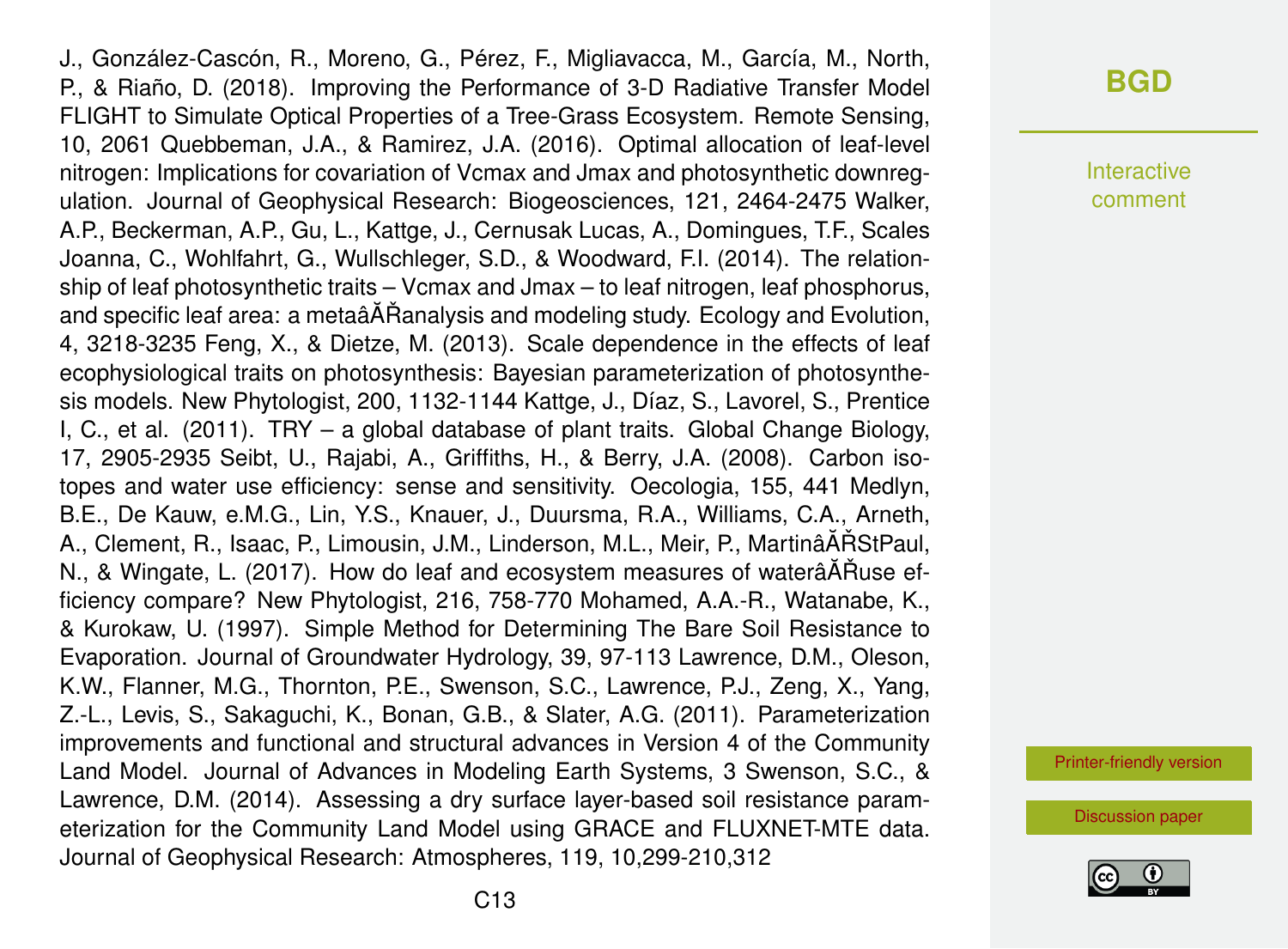Referee #1 comment: Currently - while there is a lot of good content in the discussion - it should relate explicitly back to the key results and answer bigger questions about how such analytical techniques could be used to map vegetation traits going forward. I realize this a fairly vague suggestion, but a substantial reframing of the story will also help this paper reach a broader audience.

Authors' response: At the beginning of the discussion section we stated that this approach could be used in eddy covariance networks to characterize functional properties at large scale; which could lately contribute to improve our estimates and predictions of global carbon and water fluxes. We will strengthen this part of the discussion better showing the potential of the method at global scale over networks of eddy covariance stations, partly following the rationale shown in the first comment presented to Referee #1. We will discuss about the possibility of applying this method to a sufficiently large number of ecosystems and the later possibility of up-scaling these estimates globally sensu Moreno et al., (2018) or Walker et al., (2017).

References:

Moreno-Martínez, Á., Camps-Valls, G., Kattge, J., Robinson, N., Reichstein, M., van Bodegom, P., Kramer, K., Cornelissen, J.H.C., Reich, P., Bahn, M., Niinemets, Ü., Peñuelas, J., Craine, J.M., Cerabolini, B.E.L., Minden, V., Laughlin, D.C., Sack, L., Allred, B., Baraloto, C., Byun, C., Soudzilovskaia, N.A., & Running, S.W. (2018). A methodology to derive global maps of leaf traits using remote sensing and climate data. Remote Sensing of Environment, 218, 69-88 Walker, A.P., Beckerman, A.P., Gu, L., Kattge, J., Cernusak Lucas, A., Domingues, T.F., Scales Joanna, C., Wohlfahrt, G., Wullschleger, S.D., & Woodward, F.I. (2014). The relationship of leaf photosynthetic traits – Vcmax and Jmax – to leaf nitrogen, leaf phosphorus, and specific leaf area: a metaâĂŘanalysis and modeling study. Ecology and Evolution, 4, 3218-3235.

Minor comments are as follows:

Referee #1 comment: Abstract (and elsewhere): The authors use the word "prove"



Interactive comment

[Printer-friendly version](https://www.biogeosciences-discuss.net/bg-2019-501/bg-2019-501-AC1-print.pdf)

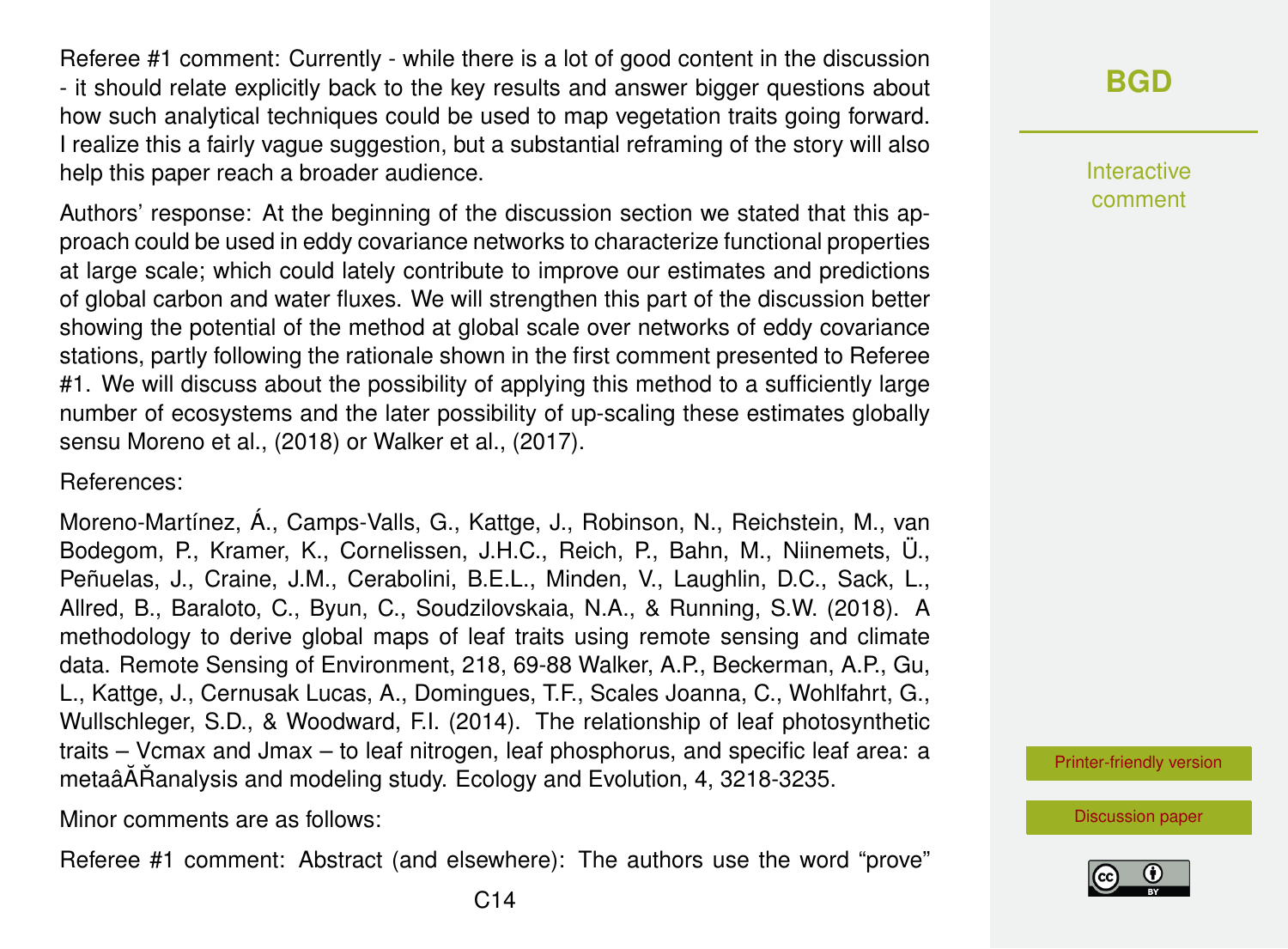to describe their findings. This language is too strong, consider "suggest." The first sentence of the introduction, I would perhaps not mention just climate change as an application for this work, as climate change is never again discussed and by using it as the only potential application, it implies that this might feature into the work more prominently.

Authors' response: We will replace prove by suggest. "Climate change" will be replaced by "environmental changes"

Referee #1 comment: The introduction is well written, the authors touch on pretty much every aspect of the paper. If one had time to read all of these papers from a wide range of disciplines, it would certainly make the methods and results easier to interpret. In order to reach a broader audience, I'd suggest a little more 'hand-holding' though, particularly with regard to what exactly some of the plant functional traits are and why they are important.

Authors' response: We will stress the need of obtaining estimates of plant functional traits from remote sensing in the introduction and why they are important for a broader audience. We will further develop the explanation of how the use of fixed values of these parameters in terrestrial biosphere models induce uncertainties in the prediction of global carbon and water fluxes; and we will detail what exactly these functional parameters represent in the photosynthetic process and why they are important.

Referee #1 comment: One main point made clear in the introduction is that an attempt to jointly retrieve functional traits using hyperspectral imagery combined with EC data is lacking. But it's not clear why we need this? How are the other methods failing that require this new approach?

Authors' response: We will extend this point in the introduction and in the discussion. Alternative methods exist, relying for example on the inversion of terrestrial biosphere models as presented in the introduction. These often make use of remote sensing products describing the spatial and temporal distributions of biophysical parameters **[BGD](https://www.biogeosciences-discuss.net/)**

Interactive comment

[Printer-friendly version](https://www.biogeosciences-discuss.net/bg-2019-501/bg-2019-501-AC1-print.pdf)

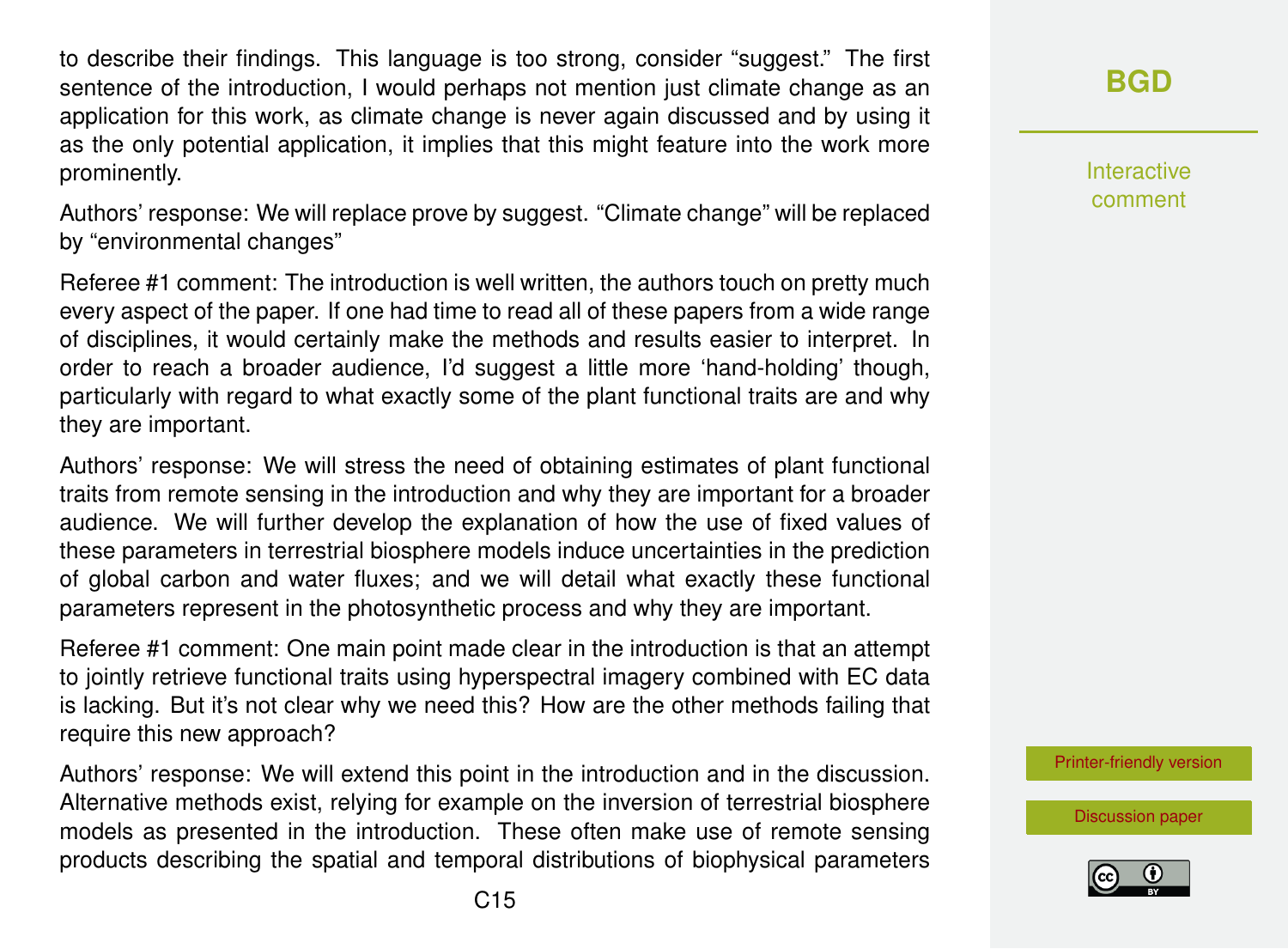such as LAI. Other works have exploited optical signals such as sun induced fluorescence or optical and thermal imagery. However, photosynthetic plant traits such as Vcmax or Ball-Berry m have little influence on optical signals; and might be spuriously related with these (e.g., for Vcmax, via chlorophyll). However, the combination of remote sensing and eddy covariance data: 1) brings the best of both worlds: high temporal frequency of fluxes and spatially resolved information of remote sensors and 2) multiple-constraint approaches combining remote sensing and eddy covariance information allowing for a simultaneous estimation of biophysical and functional traits, regularizing the inverse problem.

Line 111: The authors note that only one of the examples from the previous paragraph validates retrievals against actual measurements from gas-exchange measurements but this paper doesn't do that. They make assumptions about other traits or use data from existing literature in combinations that is difficult to follow. Authors' response: The aim of this statement was showing that field data for the evaluation of these estimates are not usually available, and that in some ecosystem or at certain scales their acquisition could just be not possible. Thus new methods to evaluate such retrievals, like the ones used in this manuscript are needed. We will rephrase this statement to make this idea neater.

Lines 124-130: The attempt to relate this work to future satellite missions is appreciated, but the amount of detail necessary to introduce readers to how the emulation works is lacking.

Authors' response: We think that a detailed description of the functioning of a remote sensing mission emulator is out of the scope of this manuscript, and it is addressed to a publication fully describing this tool. However, we will briefly describe what an emulator is and what it does to generate synthetic imagery

Line 143: Describe CT. . .I'm guessing Control Treatment

Authors' response: Thanks for noticing this, the description of this acronym will be

Interactive comment

[Printer-friendly version](https://www.biogeosciences-discuss.net/bg-2019-501/bg-2019-501-AC1-print.pdf)

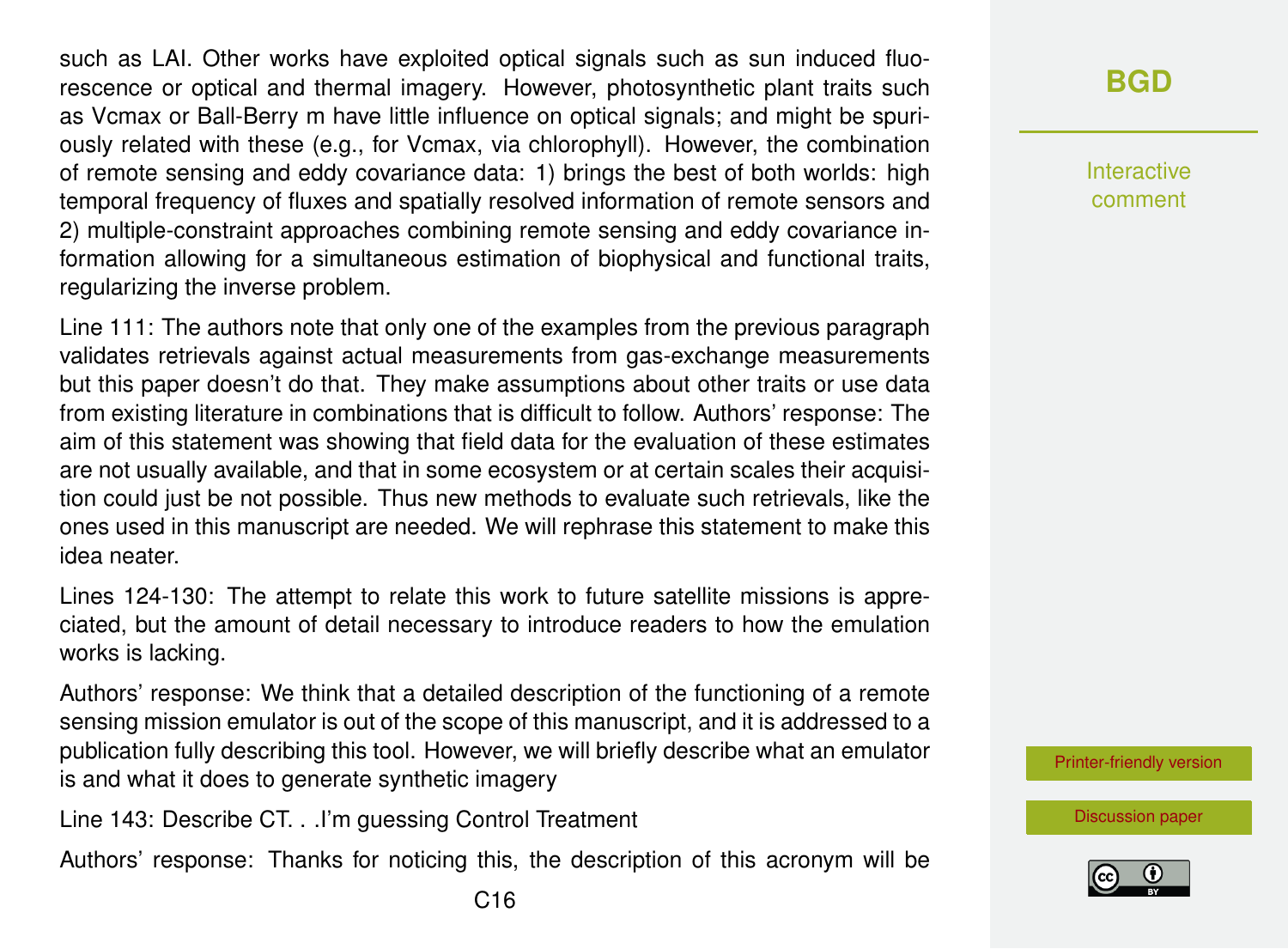added.

Line 157: 'mayor' to 'major'. . .there are quite a few grammatical mistakes throughout, I won't comment on them, but please address these. Given the large quantity of coauthors, one would think these could be addressed.

Authors' response: This correction will be applied. The updated version of the manuscript will be carefully reviewed by a native speaker.

Table 1: This table is appreciated, but for the many other variables used during this entire study it would help to add them as additional columns.

Authors' response: We will add an additional table with the description of all the variables.

Line 213: Why aren't data from these additional campaigns included?

Authors' response: Field campaigns including vegetation destructive sampling are carried out regularly in the study site. However, not all these campaigns are carried out simultaneously to the acquisition of hyperspectral airborne imagery. Due to logistic constrains some variables were not measured in all the airborne campaigns. We have gap-filled variables missing in some of the airborne campaigns exploiting annual time series in the case of the trees, which are much less dynamic than the grassland, or the relationships between variables measured at the site in some of the airborne campaigns used in the manuscript as well as others. We will improve the description of these processes in the methods section and in the supplementary material produced to better describe this gap filling and the scaling of field measurements.

Line 210-250: There are many assumptions made regarding the biophysical variables used. For example, deriving Vcmax from Nmass,green and a relationship from an existing paper. While there isn't much of an alternative, it should be noted that many of the biophysical parameters are very much inferred.

Authors' response: As previously discussed, the generation of values representative

**[BGD](https://www.biogeosciences-discuss.net/)**

Interactive comment

[Printer-friendly version](https://www.biogeosciences-discuss.net/bg-2019-501/bg-2019-501-AC1-print.pdf)

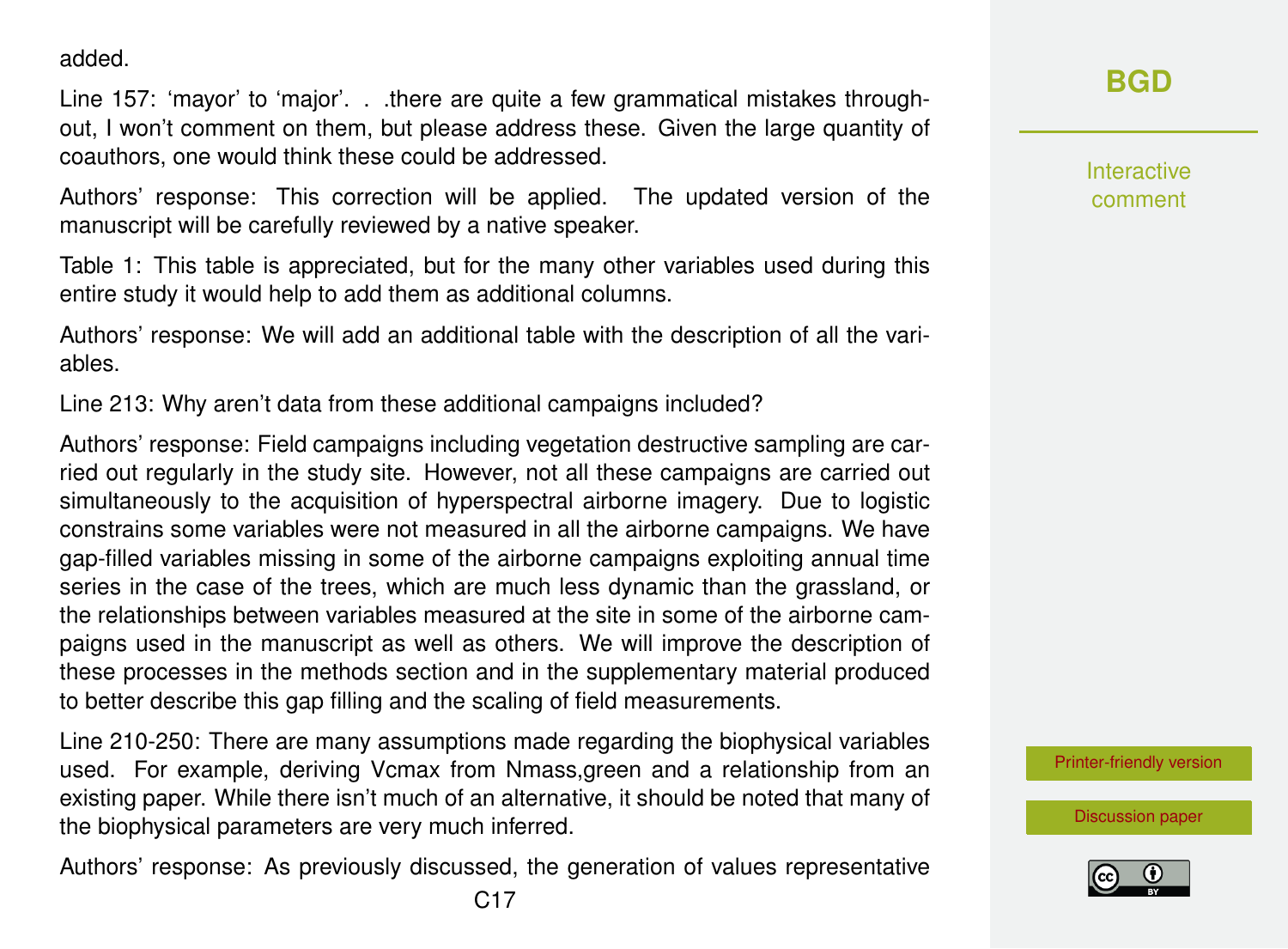of the ecosystem requires an integration process to scale spatial samples from trees and grasses. This exercise is compulsory in an ecosystem with the structure and species richness as the one under study; this limitation was already acknowledged in the discussion section. However, we will state more clearly the existence of this scaling process and better described it in the new version of the manuscript.

Concerning the connection Vcmax – N, as we will also clarify in connection with a previous comment, that we use this relationship as an indirect evaluation of our estimates and that the use of literature data is just a reference to compare patterns. We will better justify and describe the aim and limitations of the pattern-oriented evaluation of our estimates in the manuscript.

Line 269: To assume that carotenoid concentration will covary with Chl concentration (derived from a SPAD meter) is one example of gross oversimplification.

Authors' response: We are aware that the relationship between chlorophyll and carotenoids (Car) content is more complex. This choice is a compromise between equifinality of the inversion and accuracy of the prediction. We also included random noise in this relationship to increase variability of the Cab / Car ratio. We tried to use a "generalizable" relationship according to the ratio found by Sims and Gamon 2002 in several species where pigments were determined by leaf extractions and a spectrophotometer. The ratio reported by Sims and Gamon 2002 is similar to values determined from vegetation samples and laboratory analyses in our study site; however, these values were not used to prove that a more general relationship could be used instead of a local one; and that the method did not necessarily depend on this site-specific information. Nonetheless, specificities of different ecosystems can require adapting this assumption. Notice that Sims and Gamon 2002 determined pigments concentrations using a spectrophotometer and pigment e, not from a SPAD meter. The ratio reported by Sims and Gamon 2002 was only used to train the neural network predicting the green fraction of LAI from averaged leaf parameters, so that this variable was not totally unconstrained during inversion. Estimated Cab and Car do not stick to the **[BGD](https://www.biogeosciences-discuss.net/)**

Interactive comment

[Printer-friendly version](https://www.biogeosciences-discuss.net/bg-2019-501/bg-2019-501-AC1-print.pdf)

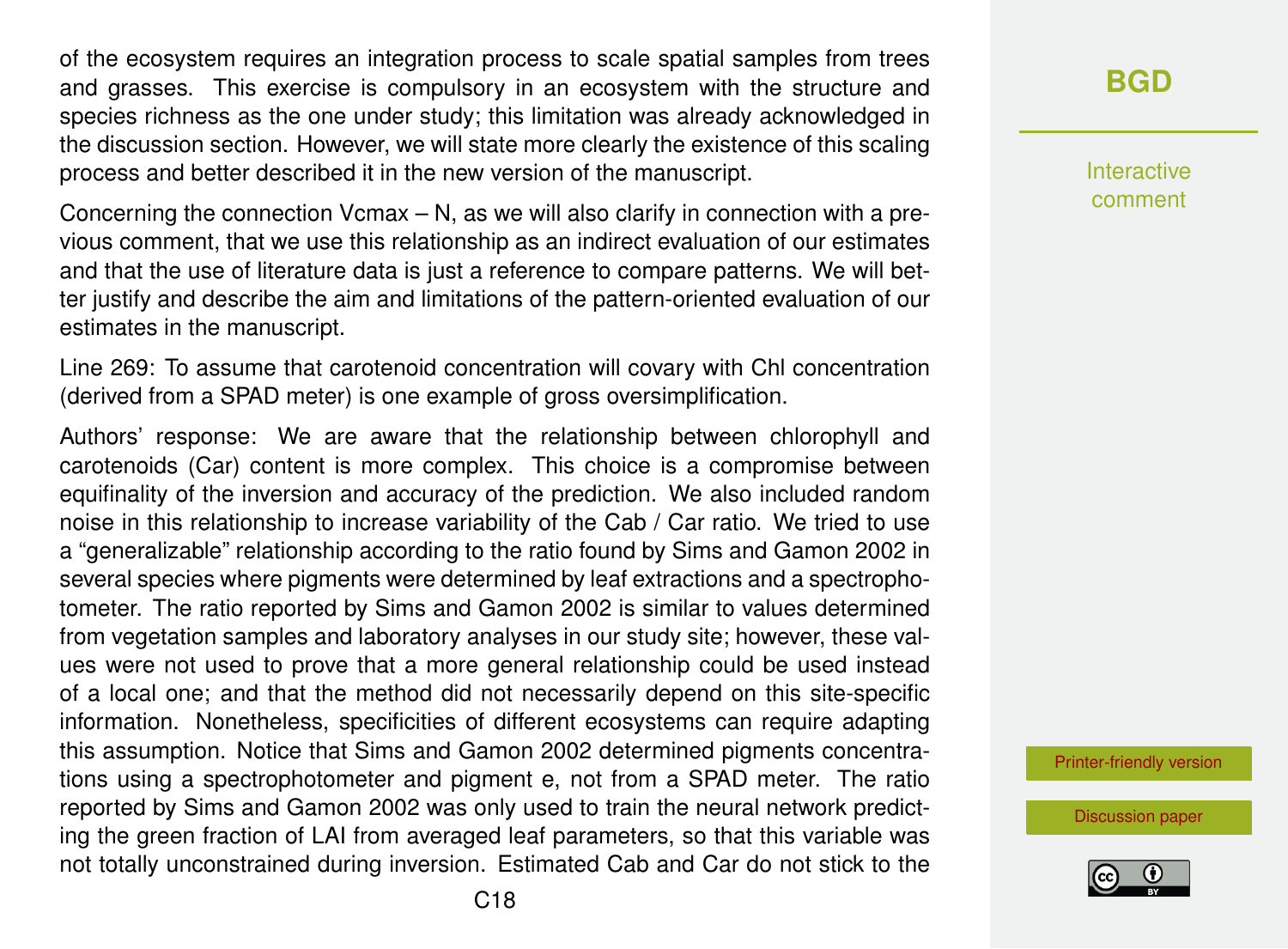relationship during the training of the Neural Network, which proves that the relationship was not forced into the solution. This is described in the manuscript presenting senSCOPE model; however, in order to clarify this and support our choice, this fact and the comparison with the Cab / Car relationship found in our site will be included in the discussion.

References:

Sims, D.A., & Gamon, J.A. (2002). Relationships between leaf pigment content and spectral reflectance across a wide range of species, leaf structures and developmental stages. Remote Sensing of Environment, 81, 337-354 Pacheco-Labrador, J., El-Madany, T.S., van der Tol, C., Martín, M.P., Gonzalez-Cascon, R., Perez-Priego, O., Guan, J., Moreno, G., Carrara, A., Reichstein, M., & Migliavacca, M. (2020). sen-SCOPE: Modeling radiative transfer and biochemical processes in mixed canopies combining green and senescent leaves with SCOPE. bioRxiv, 2020.2002.2005.935064

Line 299: 'close to solar noon'. Are the actual flight times used to compare to the EC data? Solar noon is much less relevant here as are the incident irradiance conditions. Diffuse/direct fraction, time of year, solar zenith angle. It's unclear how these are considered.

Authors' response: For the Step#1 of the inversion, data are matched to the time of the overpass. Illumination conditions are considered for each individual overpass since solar angles are inputs of the radiative transfer model. Diffuse and direct irradiances are internally estimated by senSCOPE from standard atmospheric transfer functions and scaled according to observed long and short wave down-welling irradiances measured by the eddy covariance sensors. In order to clarify this, we will improve this description in the manuscript.

Figure 2: This is a useful figure, the axes need labels.

Authors' response: Axes labels will be added

# **[BGD](https://www.biogeosciences-discuss.net/)**

Interactive comment

[Printer-friendly version](https://www.biogeosciences-discuss.net/bg-2019-501/bg-2019-501-AC1-print.pdf)



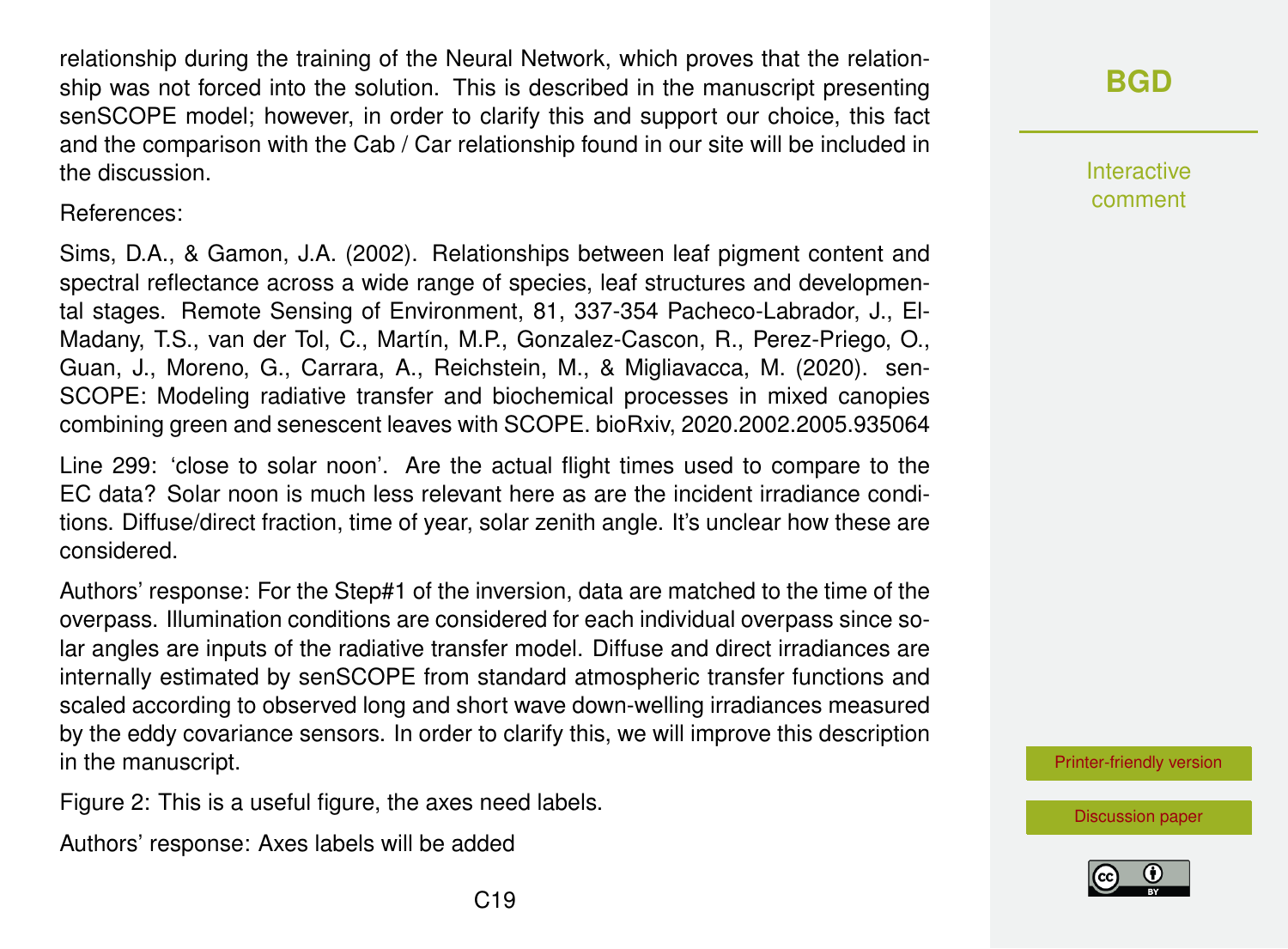Figure 3: The x axes are displayed as a time series, at equally spaced intervals that make this difficult to interpret. Consider removing the vertical lines and the x ticks, and simply note the date of acquisition horizontally in each shaded or non-shaded bin.

Authors' response: X-ticks will be removed and dates will be centered to the period of each campaign. However, shaded areas will be left to separate the different campaigns. Notice that not all the campaigns were carried out when three eddy covariance towers operated at the site. Before April 2014 only the control tower was present.

Figure 4: Many of these fits violate the assumptions of linear regression, in which case I don't think it's useful to include a line of best fit, or the statistics. Also the figure legend has subplots labeled wrong.

Authors' response: The references to the subplots in the caption will be corrected. Regarding the assumptions of the linear regression, we carried out Shapiro-Wilk and Levene's tests on the residuals of all the linear models adjusted in Figure 4 as well as in Figure 5e-f. We will only plot the regression lines when the hypothesis of normality and homoscedasticity of the residuals could not be rejected for a significance level of 0.05. This will be clarified in the manuscript as "Shapiro-Wilk (Shapiro and Wilk, 1965) and Levene's (Levene and Olkin, 1960) tests assessed the normality and homoscedasticity of the model residuals in all the cases with a 95 % of confidence, respectively. Linear regression models are shown only when these assumptions could not be rejected." Consequently the models and statistics will be preserved in the figures when meet statistical assumptions are met.

References:

Shapiro, S.S., & Wilk, M.B. (1965). An Analysis of Variance Test for Normality (Complete Samples). Biometrika, 52, 591-611 Levene, H., & Olkin, I. (1960). Robust tests for equality of variances.

Figure 5 and Fig 7: I feel that these take away from the main message the authors are

Interactive comment

[Printer-friendly version](https://www.biogeosciences-discuss.net/bg-2019-501/bg-2019-501-AC1-print.pdf)

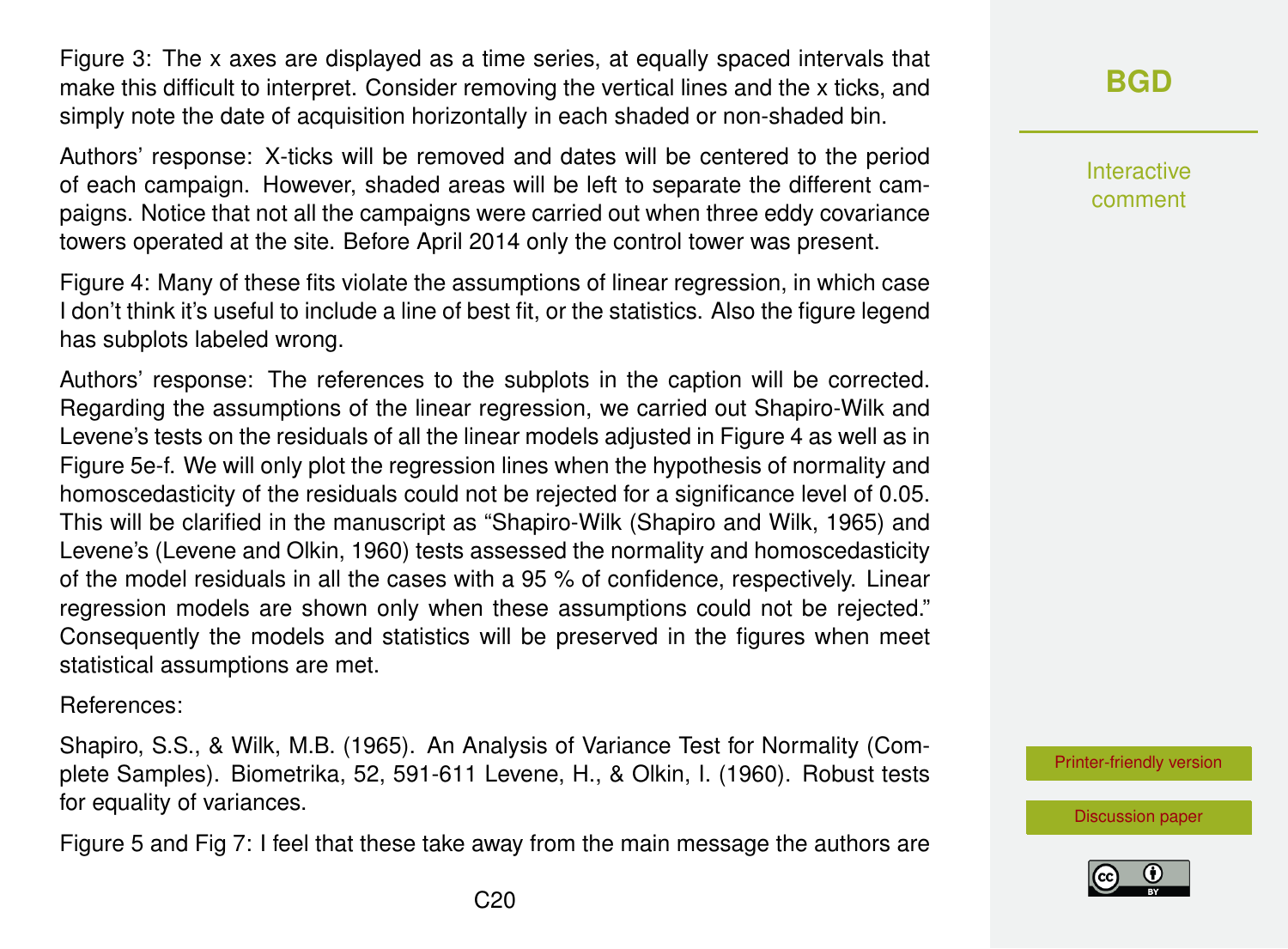trying to communicate. How are these figures adding to the main results? Am I missing something? Another confusing part of the analysis is that it appears as if the authors are predicting ecosystem traits, which are a combination of both grass and tree

Authors' response: As we explained in a previous comment, these figures are relevant for the analysis of our results, and for the assessment of parameters with a more functional nature with little effect on spectroradiometric signals captured by remote sensors. We will better stress these ideas in the new version of the manuscript.

Referee #1 comment: Generally, there is a lot of good information in the discussion. However, much of it reads as 'intro' material and it does not relate directly back to the results. While a lot of the points regarding uncertainty are important, I do not feel as though the discussion drives home the main results, or how such an analysis could be used in the future. The authors have a deep understanding about many of the uncertainties associated with their approach, and that is much appreciated. It is of my (potentially naïve) opinion, that their discussion is not useful for informing future research that is conducted outside of their own particular research group. I would advise the authors to pay close attention to how this work is perceived by individuals outside of their niche team. After all, this will not only help the authors consider the broader importance of their work, but it will help the rest of the research community.

Authors' response: Thanks for the comments and suggestions. We discussed many of them in the responses above and we hope we have clarified the aim and objectives of the manuscript. We will extend the discussion, especially the first part to stress the potential of this method and the need to test it in more and different ecosystems. It should be noted that we demonstrated that the method is applicable in 3 different eddy covariance systems and with multiple imagery. We therefore think the method can be generally used, and the fact that it has been tested in a challenging ecosystem suggests that it could better perform in ecosystems where model assumptions are better met. The next steps will be an application on multiple sites with multiple hyperspectral imageries as soon as they will be available from recent or forthcoming space mission **[BGD](https://www.biogeosciences-discuss.net/)**

Interactive comment

[Printer-friendly version](https://www.biogeosciences-discuss.net/bg-2019-501/bg-2019-501-AC1-print.pdf)